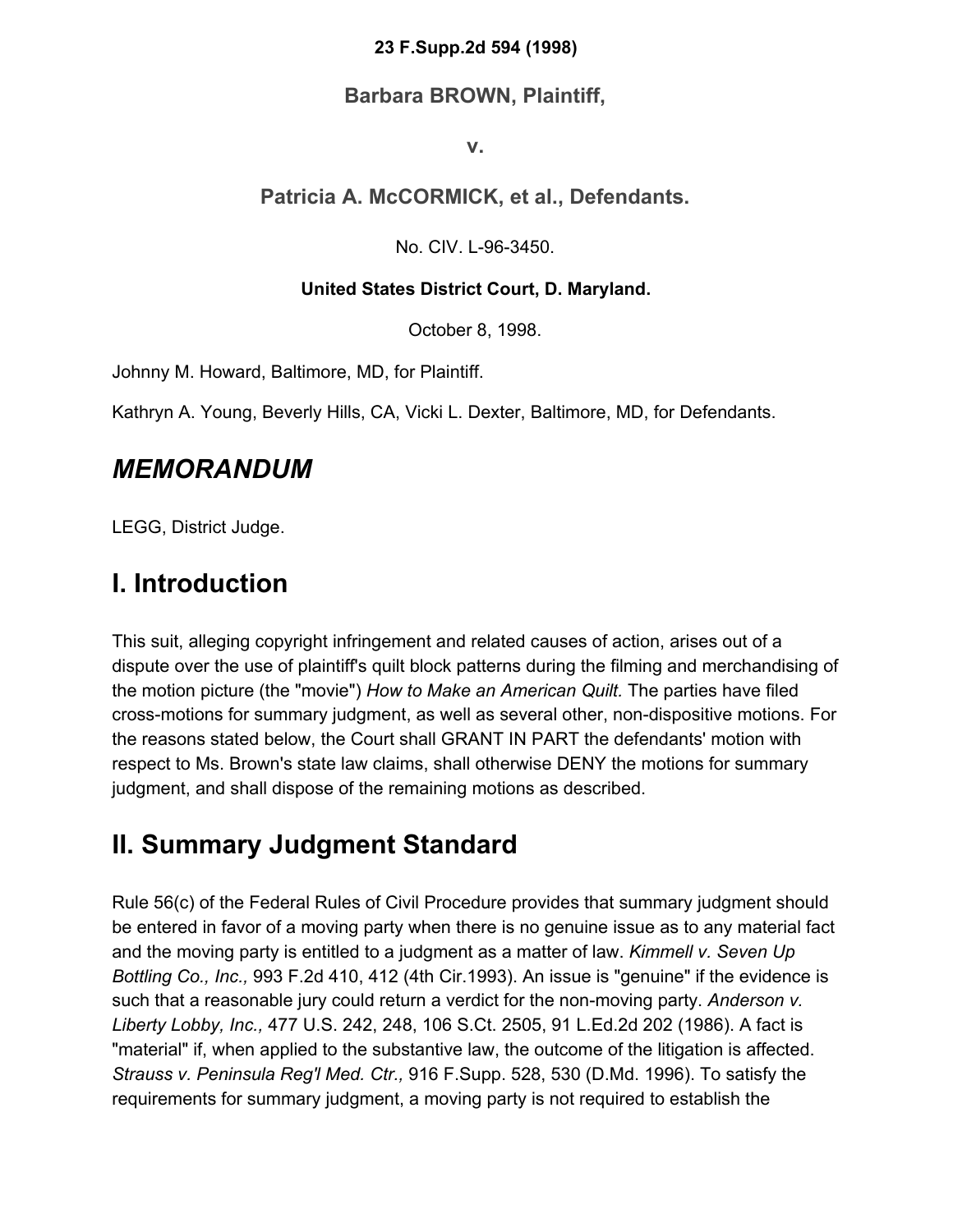absence of a genuine issue of material fact. *Celotex Corp. v. Catrett,* 477 U.S. 317, 323, 106 S.Ct. 2548, 91 L.Ed.2d 265 (1986). The moving party need only show the "absence of evidence to support the non-moving party's case." *Id.* at 325, 106 S.Ct. 2548.

Rule 56(e) states further that the non-moving party cannot rest upon the pleadings but

must set forth specific facts showing that there is a genuine issue for trial. If the adverse party does not so respond, summary judgment, if appropriate, shall be entered against the adverse party.

Fed.R.Civ.P. 56(e). To establish the existence of a genuine issue of material fact, the non-moving party must come forward with "significant probative evidence." *Anderson,* 477 U.S. at 249, 106 S.Ct. 2505 (quoting *First Nat'l Bank v. Cities Service Co.,* 391 U.S. 253, 290, 88 S.Ct. 1575, 20 L.Ed.2d 569 (1968)). Specific facts in evidence must support the claims and demonstrate that a genuine issue for trial exists. *Kimsey v. Myrtle Beach,* 109 F.3d 194, 195 (4th Cir.1997). "Merely colorable" or "not significantly probative" evidence is insufficient to withstand summary judgment. *Thompson Everett, Inc. v. National Cable Advertising, L.P.,* 57 F.3d 1317, 1323 (4th Cir.1995). In *Thompson Everett,* the Fourth Circuit made clear that the showing required of the non-moving party is a substantial one:

While it is axiomatic that Rule 56 must be used carefully so as not to improperly foreclose trial on genuinely disputed, material facts, the mere existence of some disputed facts does not require that a case go to trial. The disputed facts must be material to an issue necessary for the proper resolution of the case, and the *quality and quantity of the evidence* offered to create a question of fact *must be adequate to support a jury verdict.*

*Id.* at 1323 (emphasis added).

## **III. Background**

## **A. The Movie Project**

In 1994 and 1995, Defendants Amblin' Entertainment, Inc. ("Amblin"), and Universal City Studios, Inc. ("Universal") (collectively,

59[7](https://scholar.google.com/scholar_case?case=17076824367194323456&q=amblin&hl=en&as_sdt=6,33#p597)

\*597 "the studio"), were producing a movie entitled *How to Make an American Quilt,* based on a 1991 Whitney Otto novel of the same name. Both the novel and the movie concern a group of women quilters and their relationships. As a result, the story frequently refers to quilts and quilting. In fact, one particular quilt, entitled "Where Love Resides," serves as the unifying plot device, as the main group of characters undertakes to create this new quilt as a wedding present for the character Finn.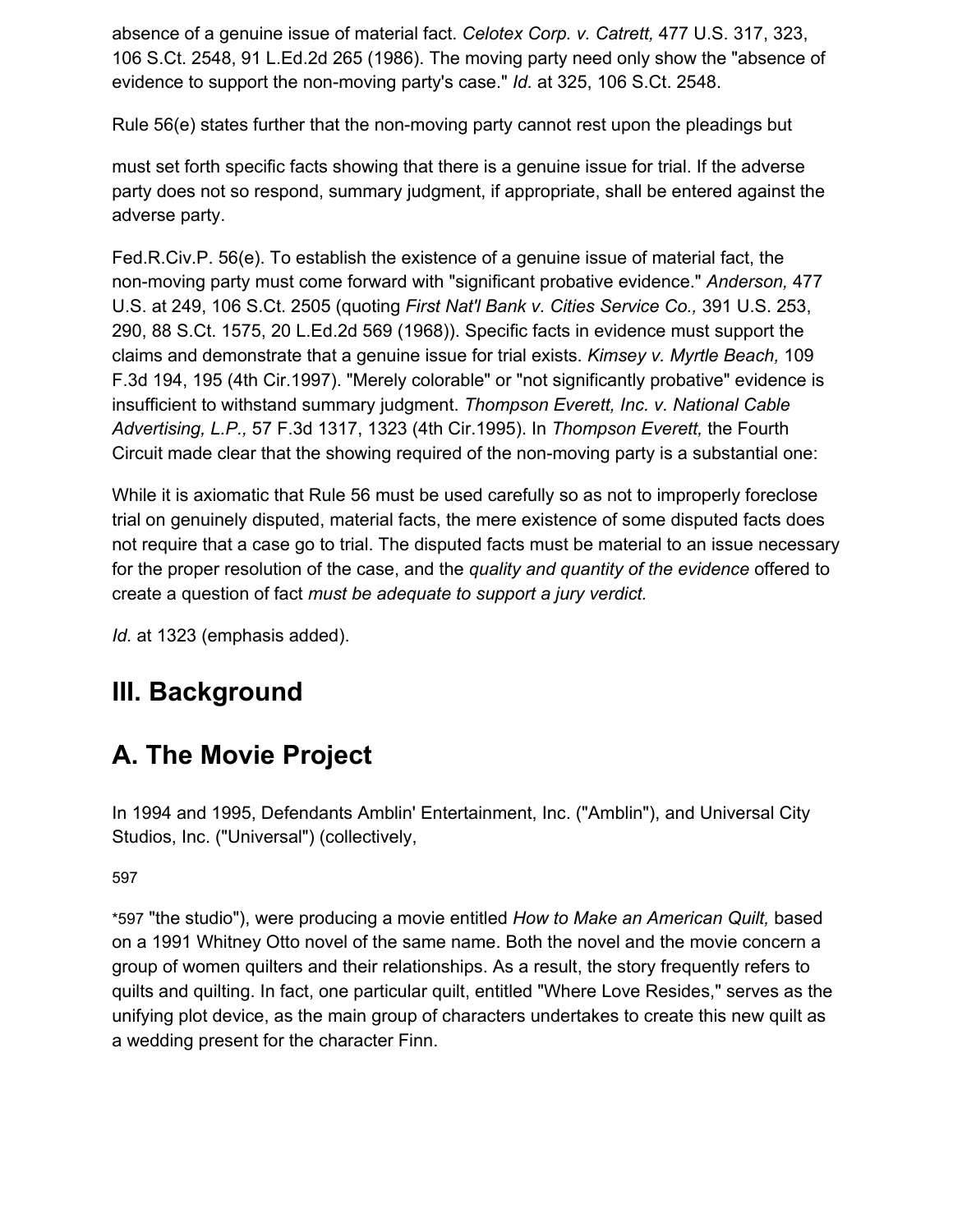As defendant Patricia McCormick would later relate in her behind-the-scenes book, *Pieces of an American Quilt,* "[t]he original script called for five quilts, but gave very little description of what they were to look like." (Pl.'s Mot. Summ. J. Exh. E, Patty McCormick, *Pieces of an American Quilt* 11 (1996).) Two of these five quilts are at issue in this case. The first is an "African-American story quilt" entitled "The Life Before." One of the characters, Anna, had inherited this quilt as a family heirloom. The movie script (again, based on Otto's novel) described "The Life Before" as

laid out in fifteen squares which are filled with scenes in native, appliqued forms. We see angels blowing trumpets, blazing suns, Adam and Eve and the snake, elephants and giraffes, African warriors doing battle, men and women in chains inside a ship on a choppy sea ... a scene with a black bird flying over a man and a woman holding hands.

(McCormick Decl. at ¶ 2; Pl.'s Mot. Summ. J. Exh. F, Letter from McCormick to Brown of 9/12/1994 at 2.) All the parties agree that the description of this quilt bears a notable resemblance to the "Bible Quilts" that a freed slave named Harriet Powers created in the late 1800's. (See Pl.'s Mot. Summ. J. Exh. C.)<sup>[1]</sup> In fact, Whitney Otto had been aware of the Harriet Powers "Bible quilts" at the time that she wrote the novel. (*See* Pl's Mot. Summ J. Exh. A., McCormick Decl. at ¶ 10.) The Harriet Powers "Bible Quilts" exhibit what the parties term a "folk-art" style, with simple, primitive drawings of human figures and scenes.

The second quilt at issue here is the central "Where Love Resides" quilt mentioned above; the dispute in this case concerns in particular one of the quilt's sixteen component blocks. As this discussion will explain, "quilt block patterns," "quilt blocks," "quilt tops," and "quilts" are not synonymous. A "quilt block pattern" is a design template, drawn on paper or other material, from which a quilter may trace, cut, and sew together pieces of fabric or other material to create a "quilt block." Groups of "quilt blocks," organized and sewn together, typically with borders or other connective material, form a "quilt top." The "quilt top" is itself the artistically decorated top cover of a "quilt."

Each of the movie's seven supporting characters contributes a quilt block to the "Where Love Resides" quilt top; the quilt blocks represent something of personal significance to the contributors. Anna, the character who owns "The Life Before" quilt, contributes the "Marriage" block to "Where Love Resides." The "Marriage" block is essentially a duplication of the "Wedding" block in "The Life Before,"<sup>[2]</sup> which depicts "a scene with a black bird flying over a man and a woman holding hands." (*See* McCormick, *Pieces of an American Quilt* 20.) The Harriet Powers "Bible Quilts" also included blocks depicting two human figures with a large bird overhead. (*See* Pl.'s Mot. Summ. J. Exh. C.) As explained more fully below, the parties dispute to what extent the "Marriage" block in "Where Love Resides" duplicates the "Wedding" block in "The Life Before." The "Marriage" block that the studio used in the movie differs from the "Wedding" block most notably in two respects: (i) it reverses the alignment of the bird figure, showing it pointing downward instead of upward; and (ii) it includes a figure of the Sun not present on the "Wedding" block.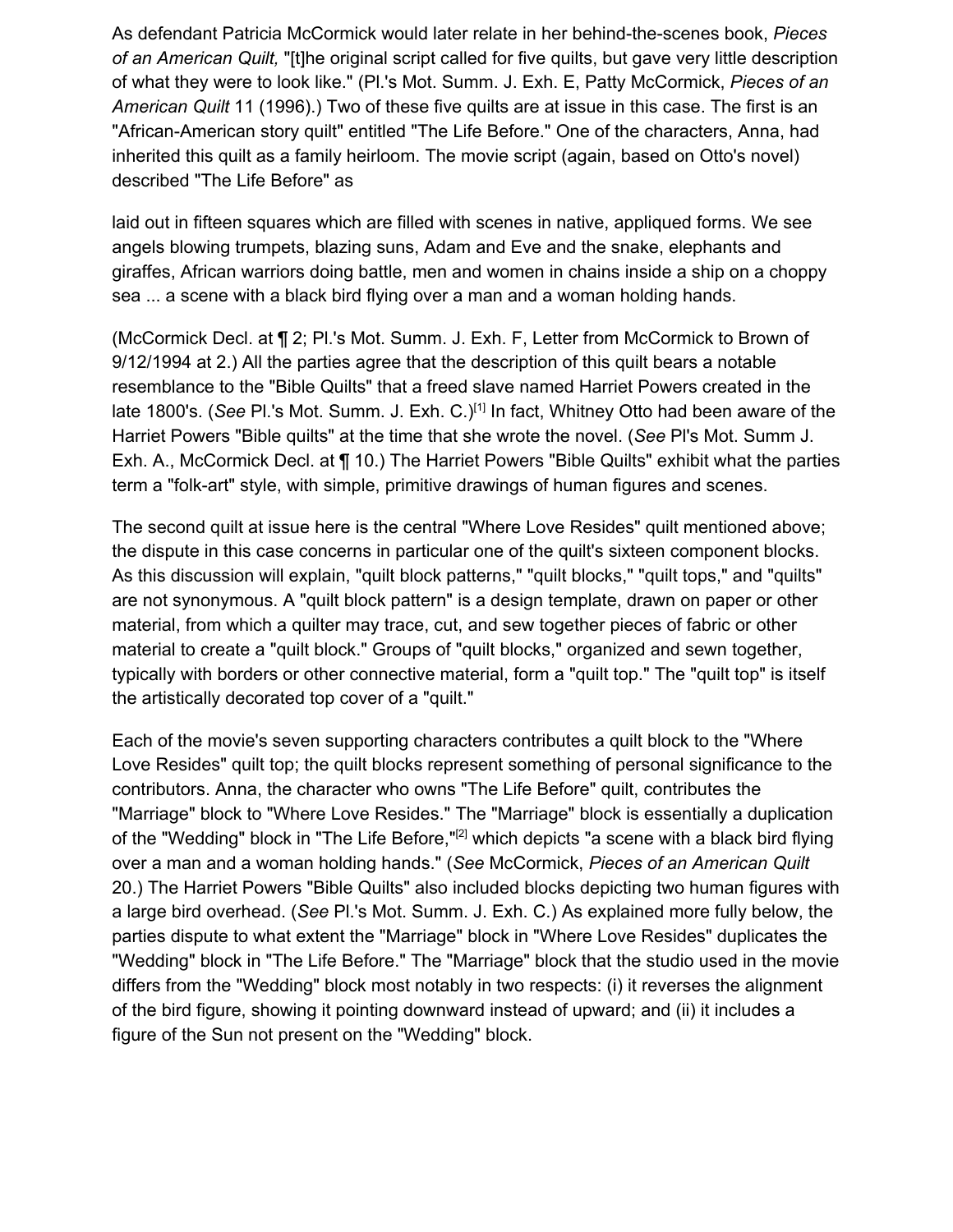### \*598 **B. Ms. McCormick's and Ms. Brown's Involvement**

As pre-production for the movie proceeded in August 1994, the studio retained Ms. McCormick, then President of the Southern California Council of Quilt Guilds, as a technical consultant. (Defs.' Cross-Mot. Summ. J. Exh. C, Decl. Patricia A. McCormick ("McCormick Decl.") at ¶ 2.) Prior to Ms. McCormick's involvement, the studio art department had attempted to create quilt patterns for the movie using the descriptions in the script. As Ms. McCormick would later explain, however, the studio artists "knew practically nothing about quilts," and their designs showed this lack of knowledge. (*See* McCormick, *Pieces of an American Quilt* 10.) Accordingly, the studio asked Ms. McCormick to work with the studio art department in designing or acquiring the quilts, as well as in assisting on other technical aspects of the production. (*Id.* at 11.)

Ms. McCormick became concerned with the design for "The Life Before" quilt. Although the studio art department had attempted some designs for this quilt, the designs had proven unsatisfactory. As Ms. McCormick would later relate,

[t]he art department struggled with ["The Life Before"] quilt. Their only reference was the Smithsonian Museum Bible Quilt by Harriet Powers, and everything they designed looked just like that quilt. These five men in the art department who didn't sew or quilt were also not African-American. This quilt was just not coming together for them, and we didn't have a lot of time.

#### (McCormick, *Pieces of an American Quilt* 26.)

In September 1994, Ms. McCormick became aware of the work of Ms. Brown, an African American quilter living in Maryland. Ms. McCormick telephoned Ms. Brown to propose that Ms. Brown design patterns for the fifteen quilt blocks of "The Life Before" quilt. (McCormick Decl. at ¶ 8.) Ms. McCormick explained in the telephone conversation "that the production team wanted a quilt similar to the style of Harriet Powers'[s] Bible Quilt.... [but] the quilt could not duplicate Powers'[s] Bible Quilts, because they were cultural icons which would be recognized if copied." (*Id.*) On September 12, Ms. McCormick sent a follow-up letter, reiterating that "[w]hat we are looking for is a design similar to [the Harriet Powers "Bible Quilt,"] but it can't look like the Bible Quilt." (Pl.'s Mot. Summ. J. Exh. F.) Although the letter included the pages of the script including the description of "The Life Before" quilt, Ms. McCormick conceded that the description there was "vague." (*Id.*)

Ms. Brown and Ms. McCormick spoke again by telephone the following day. Ms. Brown asserts that in this conversation, Ms. McCormick informed her that the studio intended to create two copies of "The Life Before" from Ms. Brown's quilt block patterns; the production team would then age the two quilts differently for use in scenes in the movie portraying different time periods. (Pl.'s Mot. Summ. J. at 3; *see also* Am. Compl. [Docket No. 41] at ¶ 15.)<sup>[3]</sup> Ms. Brown also asserts that in this conversation, she informed Ms. McCormick that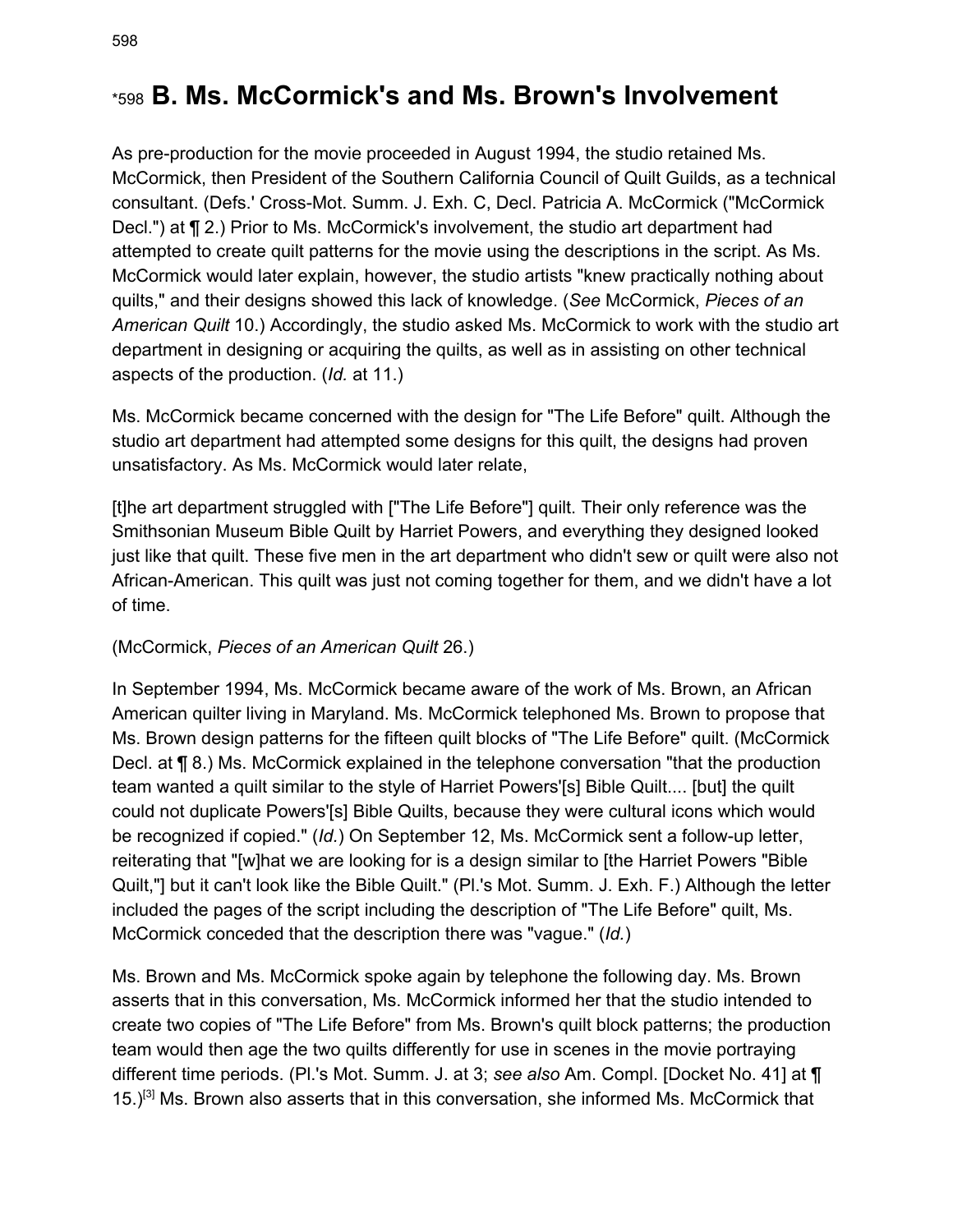she would design the fifteen quilt block patterns, "on condition that she would retain the copyright in all her designs," for \$750. (Pl.'s Mot. Summ. J. at 3.)

Three days later, Ms. Brown sent Ms. McCormick the first five quilt block patterns using a procedure that would become standard for the remaining quilt block patterns. (*See* Pl.'s Mot. Summ. J. Exh. G.) Ms. Brown faxed to Ms. McCormick copies of the quilt block patterns divided in fourths, along with directions explaining their reassembly. On the bottom right quarter of each of the complete quilt block patterns, Ms. Brown added the notation "© 1994 Barbara Brown." (*See id.*)

Ms. McCormick took these first few designs to the studio, who "loved" them. (*See* McCormick, *Pieces of an American Quilt* 26.) On September 21, Ms. McCormick

59[9](https://scholar.google.com/scholar_case?case=17076824367194323456&q=amblin&hl=en&as_sdt=6,33#p599)

\*599 called Ms. Brown and left an answering machine message; Ms. Brown saved the tape. (Am. Compl. Exhs. AA & BB (recording of answering machine message and transcription).) In the message, Ms. McCormick said:

Barbara, it's Patty McCormick from California. ... I presented your designs yesterday to the studio, and they loved them, overwhelmingly approved them, said go ahead, finish them ... follow the script on the blocks that you need and use your best judgment for the others and ... *they approved the fact that you may retain design rights to it* and approved the cost of fifty dollars a block for the design work.... we'll of course age this quilt. *One has to ... look like about eighty years old. One has to look like about 110 years old ... or 140 years old.*

(*Id.*) (emphasis added). Some weeks later, Ms. McCormick mailed to Ms. Brown a letter agreement. (Pl.'s Mot. Summ. J. Exh. J.) The agreement, which Ms. McCormick had signed and dated, stated in part:

*As we discussed on the telephone,* I will pay you \$750.00 to design fifteen 16" (finished) blocks in the style of African American story quilts, circa 1850. Several blocks are described in the script ... and these descriptions must be replicated in your designs. You may use your own judgment [sic] in creating the remaining blocks to best complete the story. *With your permission, two quilts will be made using your designs* and they will be sold to Universal Studios/ Amblin Productions for use in the film, "How To Make An American Quilt." Final design approval of these two quilts will be made by the studio.

As we agreed, *you will retain all creative rights to the original designs.*

By signing and returning the enclosed copy of this letter, you agree to the terms set forth and give permission to use your designs in this project.

(*Id.*) (emphasis added). Ms. Brown signed, dated, and returned the agreement to Ms. McCormick.

Over the following two months, Ms. Brown continued to send the completed quilt block patterns to Ms. McCormick using the described method of faxing the quilt block patterns in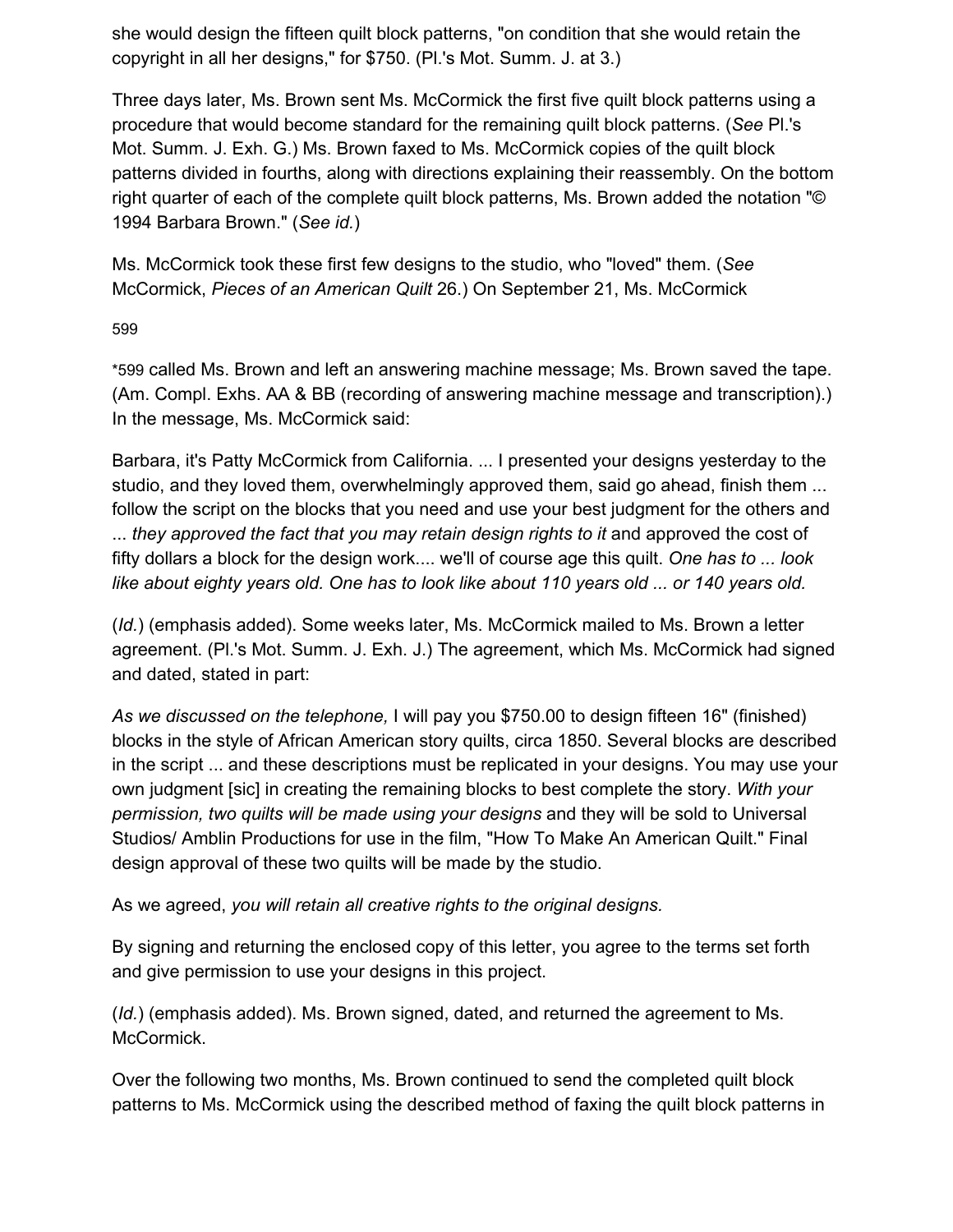parts. On each of the patterns, Ms. Brown included the notation "© 1994 Barbara Brown." Ms. McCormick selected fabrics, colors, and textures for the designs, and took the patterns to a third woman, Dora Simmons, who primarily assembled the quilt blocks. (*See* Defs.' Mot. Summ. J. Exh. F at ¶¶ 20-22; McCormick Decl. at ¶¶ 11-13.) Ms. Simmons arranged the quilt blocks into quilt top and added a lattice and border. (*See* McCormick Decl. at ¶¶ 11-12.)

In December, after Ms. Brown inquired about her payment, Ms. McCormick called and left a recorded message, which Ms. Brown again saved. (Am. Compl. Exhs. AA & CC (recording of answering machine message and transcription).) In the message, Ms. McCormick explained that the delay resulted because, in order to preserve Ms. Brown's design rights, the studio would only allow Ms. McCormick to bill the studio for "the finished product." (*Id.*) At last, on March 6, 1995, Ms. McCormick mailed Ms. Brown her payment, along with a thank you letter that noted: "As per our original agreement, the design copyright and ownership of the quilt patterns for `The Life Before' belong to you; Universal Studios used those patterns with your permission to make the quilt for the movie `How to Make An American Quilt.'" (Pl.'s Mot. Summ. J. Exh. P.)

During this time, however, two additional events of significance occurred; Ms. Brown claims to have had no knowledge at the time of either of these events. First, at some point during the filming of the movie the studio decided to eliminate one of the flashback scenes involving "The Life Before" quilt; apparently as a result of this decision, the studio also scrapped the plan to create and use two different "The Life Before" quilts in the filming of the movie. Rather, the studio used only the one copy of "The Life Before" that Ms. Simmons had assembled using Ms. Brown's designs.

Secondly, during the preparation for filming Ms. McCormick created the "Marriage" block for the "Where Love Resides" quilt. As discussed above, the "Marriage" block contains the same elements as the "Wedding" block in "The Life Before" quilt, including "a man and a woman holding hands, a large crow flying above them." Ms. McCormick personally assembled this quilt

#### 60[0](https://scholar.google.com/scholar_case?case=17076824367194323456&q=amblin&hl=en&as_sdt=6,33#p600)

\*600 block, placing it near the center of the pattern of the "Where Love Resides" quilt. (*See* McCormick Decl. at ¶¶ 13, 15.) In fact, because the studio needed both finished and unfinished versions of the "Where Love Resides" quilt for filming, Ms. McCormick created two quilt tops with this pattern for use in the filming of the movie. (*See* McCormick Decl. at ¶ 15.) Regarding the creation of this block, Ms. McCormick states in her declaration prepared for summary judgment:

The concept of the Marriage Block, with a man and woman holding hands, a crow and a stylized sun, was created without any input from plaintiff, before plaintiff faxed any designs to me. When I joined the production team in August 1994 the production team had viewed pictures of Powers'[s] quilts and had already drawn several versions of the Marriage Block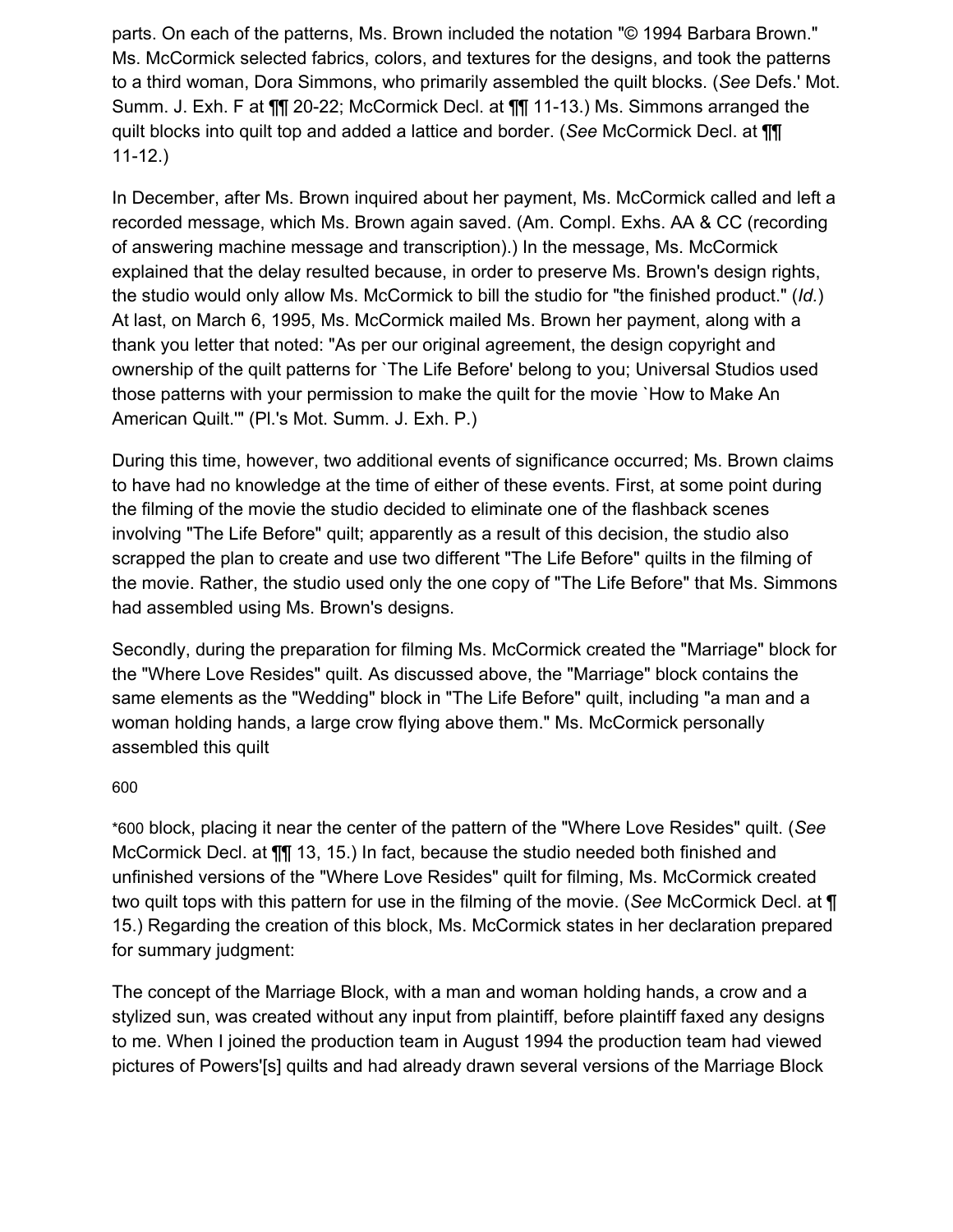which were on display.... I viewed the production team's drawings of the Marriage Block, and I consulted those drawings in the preparation of the Marriage Block.

....

... I incorporated the elements and style from the block in "The Life Before" quilt, but updated the expression because it was being incorporated into a 20th Century quilt. *In creating the Marriage Block I consulted the plaintiff's pattern for the wedding block in "The Life Before" quilt,* as well as the patterns for the Marriage Block prepared by the production team. I also consulted more modern folk art sources.

(McCormick Decl. at ¶¶ 6 & 13 (emphasis added).)

Ms. McCormick's declaration, however, does not provide her only statement on the subject. In fact, Ms. McCormick discussed the creation of this block in her book *Pieces of an American Quilt.* In the book, Ms. McCormick establishes a more specific connection between Barbara Brown's "Wedding" block design and the "Marriage" block for the "Where Love Resides" quilt:

The next friendship block is made by Anna, the character Dr. Maya Angelou portrays. *I made this block using the pattern Barbara Brown had designed for the Marriage block in* The Life Before *quilt.* Anna owns the family heirloom quilt given to her by her Aunt Pauline, which tells the story of her family and how her grandparents met. *The block in this quilt is a duplication of the Marriage block in* The Life Before quilt. [4]

(*Pieces of an American Quilt* 20 (emphasis added).) In fact, the caption below the picture of the "Marriage" block from "Where Love Resides" on the following page reads: "The Marriage block *designed by Barbara Brown."* (*Id.* at 21 (emphasis added).)

Ms. Brown asserts that she first learned in a telephone conversation on June 29, 1995, that Ms. McCormick planned to use this design for the "Marriage" block. She also asserts, upon first learning of this duplication, that she immediately cautioned Ms. McCormick that no one could copy, publish photographs, or otherwise publicly display either "The Life Before" or the "Where Love Resides" quilts, both of which Ms. Brown claimed contained her copyrighted designs, without her permission. (*See* Pl.'s Mot. Summ. J. at 8; Am. Compl. at ¶¶ 26-27.)

## **B. The Merchandising Efforts**

In the summer months of 1995, with the movie set to open in theaters in early October, the studio's consumer products division, MCA/Universal Merchandising, Inc. (now known as Universal Studios Consumer Products, Inc., and referred to here as "Universal Merchandising"), began the process of licensing merchandising rights associated with the movie. On July 20, Universal Merchandising entered an agreement with defendant Marketing and Financial Management Enterprises, Inc. ("M & FM"), to solicit and supervise merchandising license agreements for *How to Make an American Quilt.* (Defs.' Cross-Mot.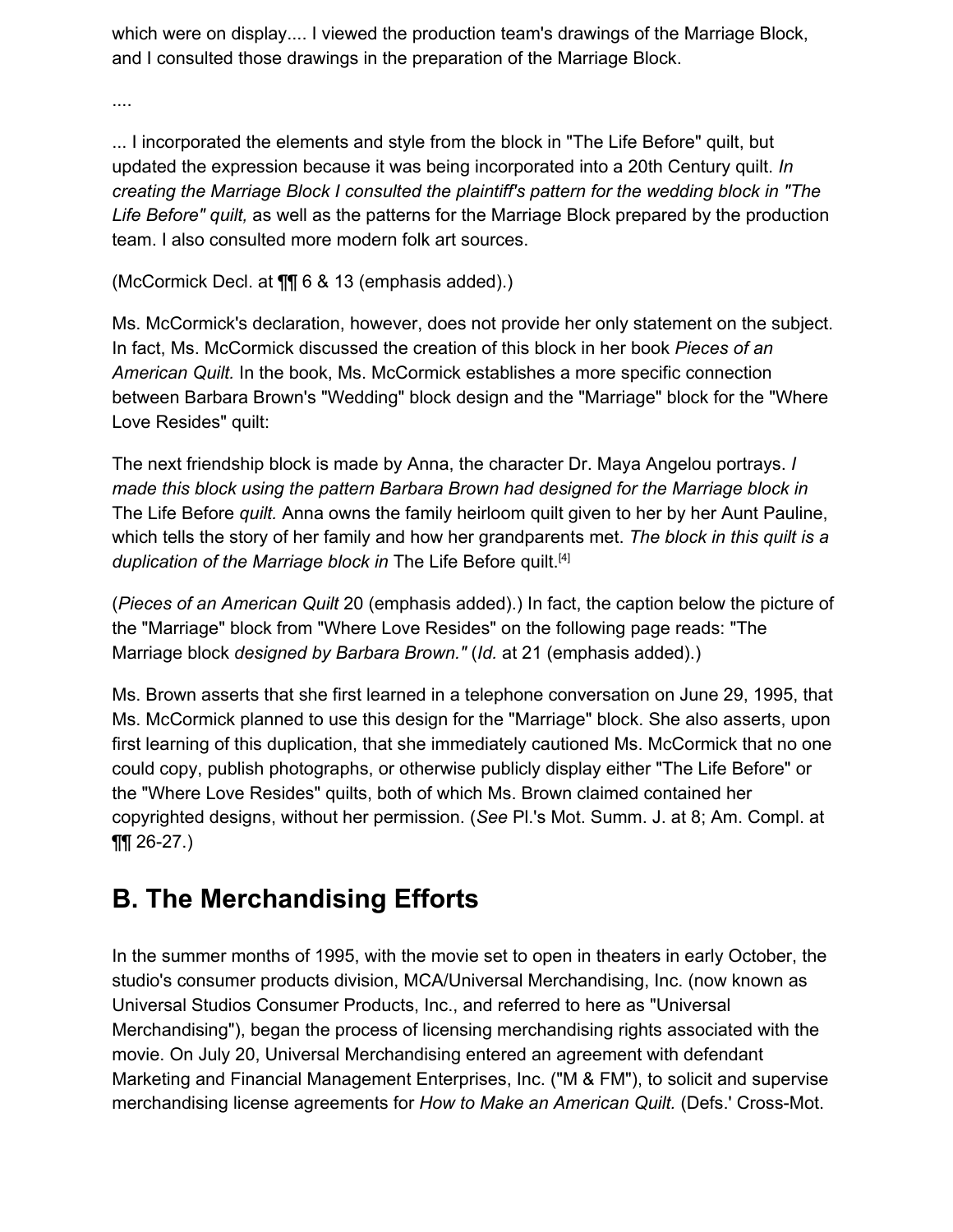Summ. J. Exh. E, Decl. Chet Swenson at ¶ 5.) While Ms. Brown claims a host of infringing acts as a result of the defendants' merchandising efforts, the dispute essentially centers on three projects: (i) an inspirational book entitled *Where Love Resides* by defendant, That Patchwork Place, Inc. (now known

#### 60[1](https://scholar.google.com/scholar_case?case=17076824367194323456&q=amblin&hl=en&as_sdt=6,33#p601)

\*601 as Martingale & Co., Inc., and referred to here as "Patchwork"); (ii) promotional efforts by Ms. McCormick for her behind-the-scenes book, *Pieces of an American Quilt;* [5] and (iii) the creation of an oil painting by defendant John Simpkins and derivative fine art prints by defendants The Greenwich Workshop, Inc. ("Greenwich"), based upon the "Where Love Resides" quilt.

Four additional events occurred during this merchandising period that concern this discussion. First, the movie opened to the general public in the United States on October 6, 1995; second, Ms. Brown first sold a copy of her quilt block patterns for "The Life Before" to someone other than Ms. McCormick on October 15, 1995 (*see* Pl.'s Mot. Summ. J. Exh. V); third, Ms. McCormick filed copyright applications for the "Where Love Resides" and "The Life Before" quilts on January 11, 1996 (see Compl. [Docket No. 1] Exhs. J & M);<sup>[6]</sup> and fourth, Ms. Brown filed a copyright application for her quilt block patterns exactly three months after her sale on January 16, 1996 (*see* Pl.'s Mot. Summ. J. Exh. W).

## **1. Patchwork's Book** *Where Love Resides*

On November 8, 1995 Patchwork and M & FM entered an agreement, retroactively effective to October 24, licensing Patchwork to produce an inspirational style book, entitled *Where Love Resides: Reflections on Love and Life.* (Defs.' Cross-Mot. Summ. J. Exh. E, Decl. Chet Swenson at ¶ 6.) The book contained still photographs and quotations from the movie, including photographs of several of the quilts. Significantly, the book contained several photographs of the "Marriage" block from the "Where Love Resides" quilt, both as part of the quilt as a whole as well as individually. (*See* Pl.'s Mot. Part. Summ. J. Exh. P.) It also contained a photograph of the complete "The Life Before" quilt. (*Id.*) Patchwork advertised the upcoming book in a quilting magazine, using a photograph of the "Where Love Resides" quilt. (*See* Compl. [Docket No. 1] Exh. X.)

## **2. Ms. McCormick's Promotional Activities for Her Book** *Pieces of an American Quilt*

Ms. McCormick also began negotiating with Universal Merchandising for the rights to publish a behind-the-scenes book, including the rights to photographs of the five quilts from the movie. In early November 1995, Ms. McCormick attended the International Quilt Festival in Houston, Texas, and participated in M & FM's exhibit booth, at which M & FM displayed both the finished and unfinished copies of the "Where Love Resides" quilt. (*See* Pl.'s Mot.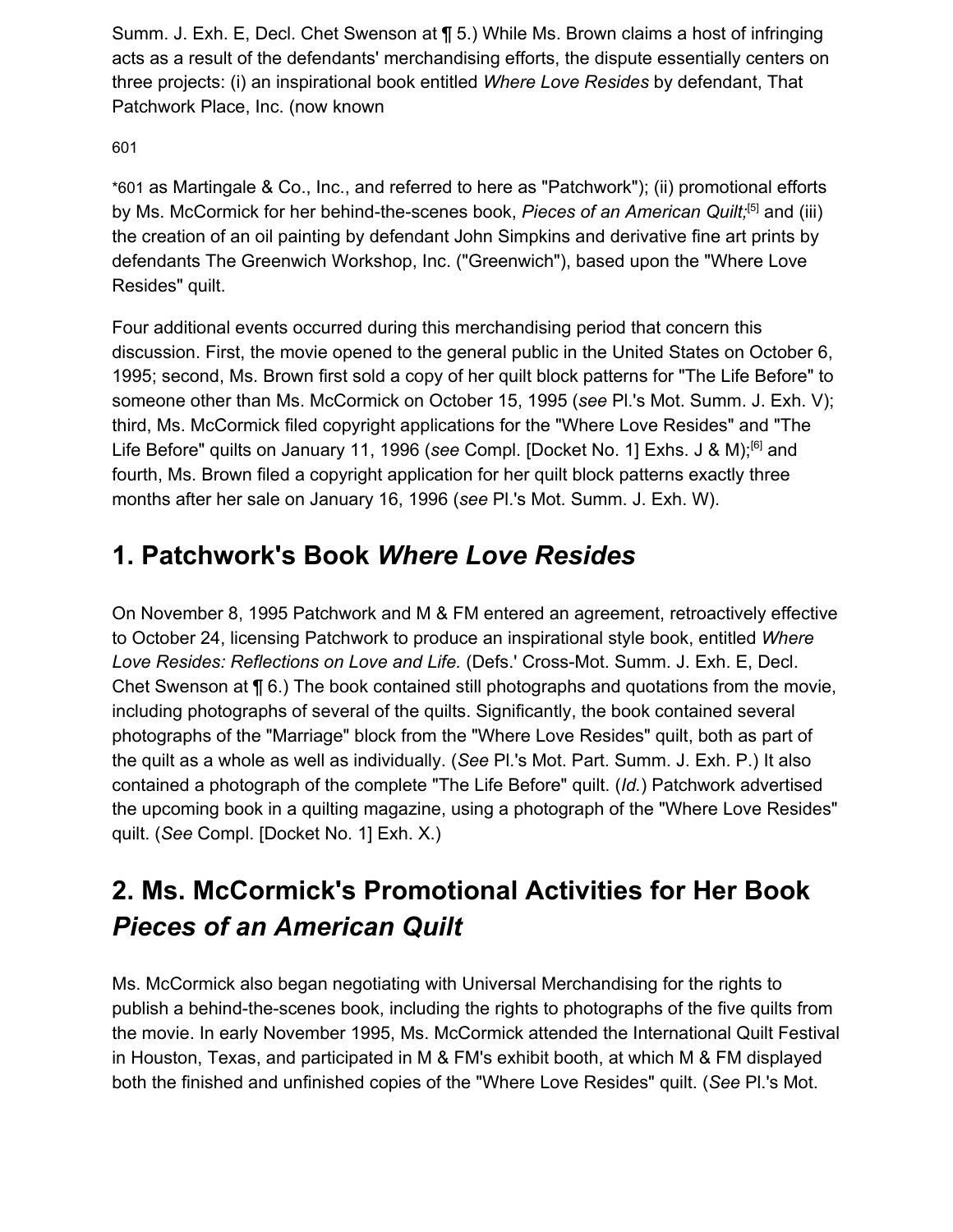Summ. J. Exhs.  $X \& AR.$ <sup>[7]</sup> At the exposition, Ms. McCormick wore a t-shirt depicting the "Where Love Resides" quilt. Universal Merchandising had created the t-shirts, as

60[2](https://scholar.google.com/scholar_case?case=17076824367194323456&q=amblin&hl=en&as_sdt=6,33#p602)

\*602 well as tote bags depicting the "Where Love Resides" quilt, as a promotional giveaway. (McCormick Decl. at ¶ 18; Defs.' Mot. Summ. J. Exh. N, Decl. Buffy Shutt; Pl.'s Mot. Summ. J. Exh. AN.)

In connection with her behind-the-scenes book project, Ms. McCormick contacted Ms. Brown. Ms. Brown asserted rights in her designs for "The Life Before," and also asserted rights in the design for the "Marriage" block from "Where Love Resides," and insisted upon appropriate compensation for permission to use these works. A long and complicated series of negotiations followed between Ms. McCormick, Universal Merchandising, and (at least peripherally) Ms. Brown, during which several parties threatened legal action and made conflicting claims of rights to various portions of the quilts. In fact, the dispute addressed both book projects—Patchwork's book *Where Love Resides* as well as Ms. McCormick's book *Pieces of an American Quilt.*

In April 1996, Ms. McCormick entered an agreement with Universal Merchandising for the rights to publish *Pieces of an American Quilt,* in exchange for "releas[ing] Amblin, [Universal Merchandising], M & FM, [M & FM's principals] the Stroles, and That Patchwork Place from liability arising from licensing and publication of That Patchwork Place's book *Where Love Resides.*" (*See* Compl. [Docket No. 1] Exh. T.) Around the same time, Ms. Brown entered an agreement mentioned above with Ms. McCormick's publisher, C & T Publishing, authorizing them to use photographs of "The Life Before" and the "Marriage" block from "Where Love Resides" in the book *Pieces of an American Quilt,* in return for a royalty and an advertisement for her patterns. (*See* Defs.' Mot. Summ. J. at 4 n. 4, 11.) C & T Publishing released *Pieces of an American Quilt* in April 1996.

Ms. Brown, however, continued to insist that Ms. McCormick herself negotiate with Ms. Brown regarding any other use of "The Life Before" or the "Marriage" block in "Where Love Resides." In June 1996, Ms. Brown corresponded with Ms. McCormick, demanding that Ms. McCormick cease displaying "The Life Before" and "Where Love Resides" in her promotional efforts for *Pieces of an American Quilt;* Ms. Brown sent a copy of her correspondence to Universal Merchandising. (Compl.Exh. K.) Ms. McCormick refused to comply with these demands. During the Summer and Fall of 1996, Ms. McCormick conducted a publicity tour for her book which included an appearance on a cable quilting program, "Simply Quilts." While on the cable program, Ms. McCormick displayed and discussed "The Life Before" quilt.<sup>[8]</sup>

# **3. Simpkins's Painting and Greenwich's Fine Art Print**

The last merchandising effort which concerns this case involves the production of an oil painting and associated fine art prints. In April 1995, Universal Merchandising entered a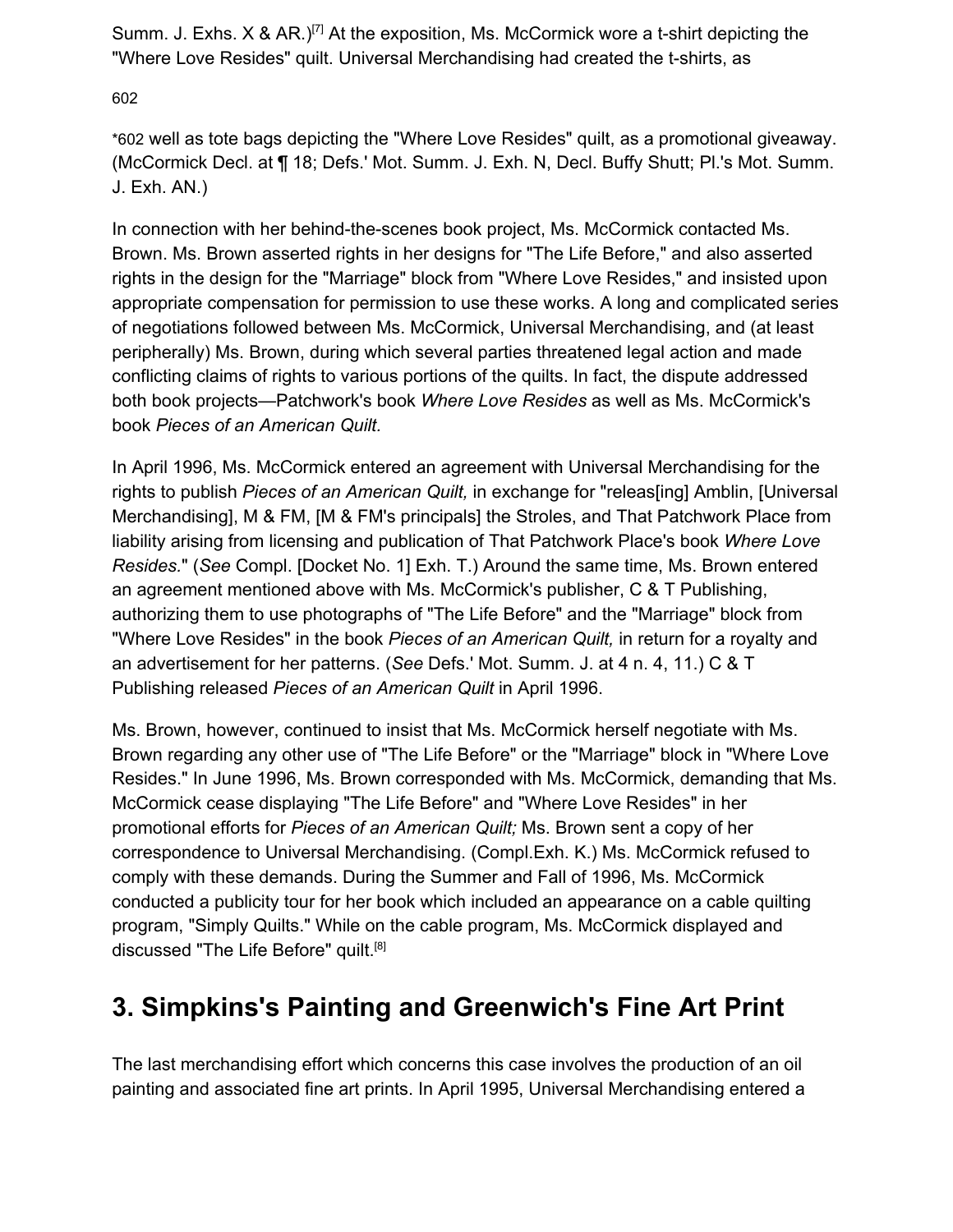licensing agreement with Greenwich that permitted defendant John Simpkins to produce an oil painting based upon the "Where Love Resides" quilt; Greenwich would produce a limited quantity of fine art print reproductions of the painting. (*See* Defs.' Mot. Summ. J. Exh. L, Decl. Michael P. Meskill.) The painting, which depicts the "Where Love Resides" quilt, includes a depiction of the "Marriage" block. Greenwich first publicly displayed the prints and offered them for sale in September 1995. (*See* Meskill Decl. at ¶ 3.)

## **IV. Summary Judgment Discussion**

## **A. Ms. Brown's Claims in General**

Ms. Brown's Complaint asserts a myriad of claims of copyright infringement as well as related state law causes of action. In general, Ms. Brown bases her claims on the allegation that any unauthorized display of "The Life Before" infringed upon her copyrighted designs. In addition, Ms. Brown claims that the design for the "Marriage" block in "Where Love Resides" was an infringing copy or derivative work of her copyrighted design for the "Wedding" block in "The Life Before," so that any use of that block also infringed upon her copyright. Because the

60[3](https://scholar.google.com/scholar_case?case=17076824367194323456&q=amblin&hl=en&as_sdt=6,33#p603)

\*603 "Marriage" block appears near the center of the "Where Love Resides" quilt, practically any display of the "Where Love Resides" quilt would include this allegedly infringing design.

Ms. Brown's sole claim with respect to Amblin' and Universal relates to the studio's use of the "Marriage" block in the two copies of the "Where Love Resides" quilt top that appeared in the movie (and subsequent video release). Essentially, Ms. Brown claims that her agreement to allow the studio to create "two quilts" did not permit this use of her designs.

Ms. Brown's claims against Ms. McCormick include copyright infringement claims for: (i) creating and providing the studio with the "Marriage" block for "Where Love Resides"; (ii) displaying the "Where Love Resides" quilts and the "Where Love Resides" t-shirt at the Houston exposition in November 1995; and (iii) displaying both "The Life Before" and "Where Love Resides" during her book promotion, both in person and on the cable television program "Simply Quilts."<sup>[9]</sup>

As to the other defendants, Ms. Brown asserts copyright infringement: (i) against Universal Merchandising for granting merchandising rights in her copyrighted designs; (ii) against Universal Merchandising & M & FM for creating and displaying the t-shirt bearing the "Where Love Resides" print;<sup>[10]</sup> (iii) against Universal Merchandising and M & FM for licensing Patchwork to create the *Where Love Resides* book; (iv) against Patchwork for its use of the "Marriage" block from the quilt "Where Love Resides" in the advertising for the book *Where Love Resides,* as well as the inclusion of the "Marriage" block and "The Life Before" quilt in the book;<sup>[11]</sup> (v) against Universal Merchandising and M & FM for licensing Greenwich to produce its line of fine art prints bearing a likeness of "Where Love Resides";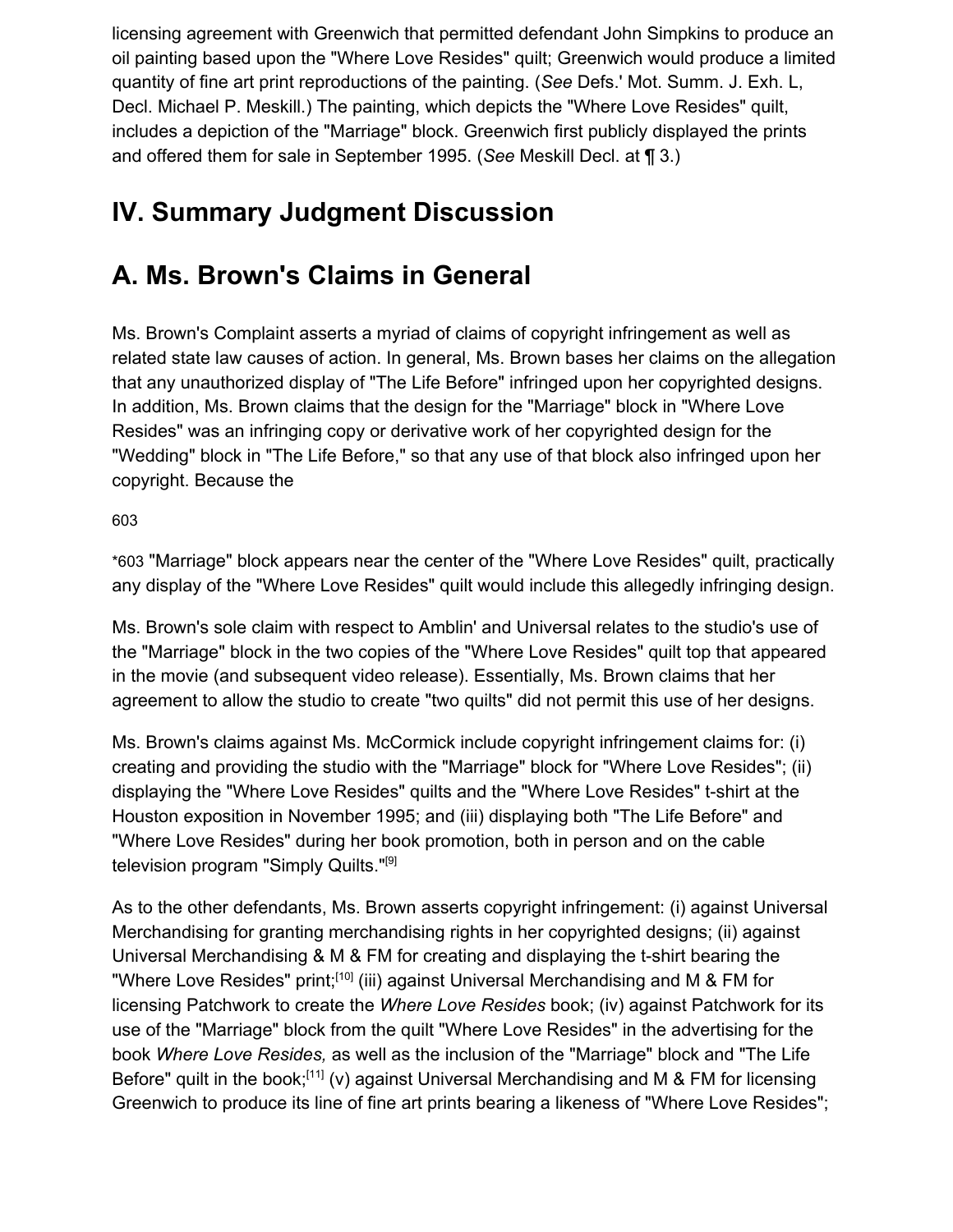(vi) against Greenwich for advertising and for producing the prints; and (vii) against Mr. Simpkins for creating the oil painting on which Greenwich based its prints.

The parties have raised a host of issues at summary judgment. In the following discussion, the Court will first consider whether Ms. Brown has established a prima facie case for infringement. Thereafter, the Court will examine the various defenses that the defendants pose.

## **B. Ms. Brown's Prima Facie Case**

To establish a claim for copyright infringement, a plaintiff must demonstrate (i) ownership of a valid copyright, and (ii) copying of the "original" elements of the work. *Feist Publications, Inc. v. Rural Tel. Serv. Co.,* 499 U.S. 340, 361, 111 S.Ct. 1282, 113 L.Ed.2d 358 (1991).

## **1. Ownership of a Valid Copyright**

A certificate of copyright registration constitutes prima facie evidence of the validity of the certificate and the facts stated in the certificate. *See M. Kramer Mfg. Co. v. Andrews,* 783 F.2d 421, 434 (4th Cir.1986). In this case, Ms. Brown registered a copyright for the fifteen quilt block patterns constituting "The Life Before" quilt in January 1996. Attempting to overcome the presumption that this registration creates, the defendants claim that Ms. Brown's work was not "original," particularly with respect to the "Wedding" block depicting "a scene with a

60[4](https://scholar.google.com/scholar_case?case=17076824367194323456&q=amblin&hl=en&as_sdt=6,33#p604)

\*604 black bird flying over a man and a woman holding hands."

To be subject to copyright, a work must be "original." 17 U.S.C. § 102(a); *see Feist,* 499 U.S. at 345-47, 111 S.Ct. 1282. As the Supreme Court stated in *Feist:*

The *sine qua non* of copyright is originality. To qualify for copyright protection, a work must be original to the author. Original, as the term is used in copyright, means only that the work was independently created by the author (as opposed to copied from other works), and that it possesses at least some minimal degree of creativity. To be sure, the requisite level of creativity is extremely low; even a slight amount will suffice. The vast majority of works make the grade quite easily, as they possess some creative spark, `no matter how crude, humble or obvious' it might be. Originality does not signify novelty; a work may be original even though it closely resembles other works so long as the similarity is fortuitous, not the result of copying.

*Feist,* 499 U.S. at 345, 111 S.Ct. 1282 (citations omitted). On this standard, the Court finds that Ms. Brown's designs are "original" and therefore subject to copyright. Ms. Brown created the designs herself; although the script gave descriptions of some of the elements for the designs, these descriptions were "vague," and Ms. McCormick instructed Ms. Brown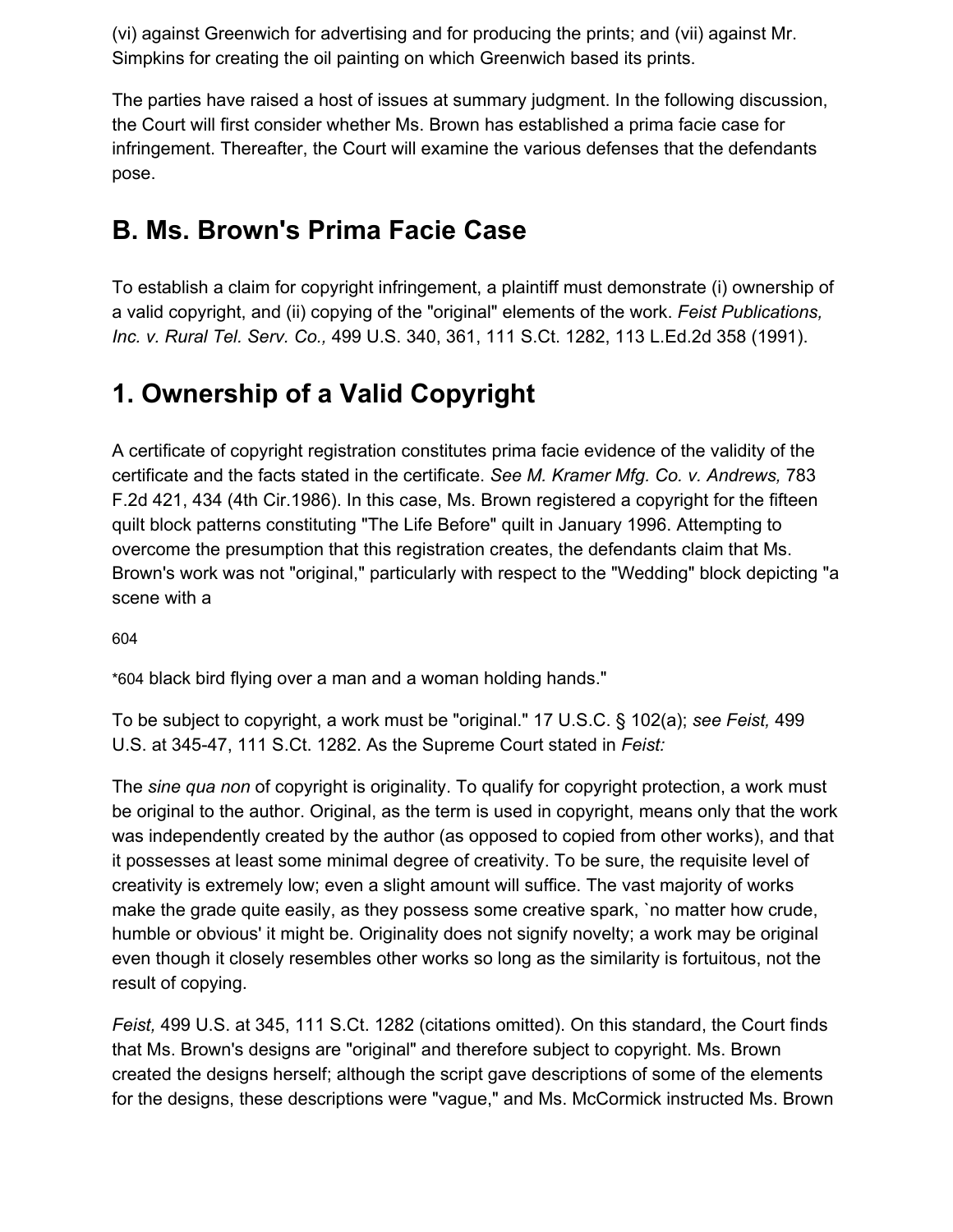to use her own judgment in creating the actual designs. Furthermore, Ms. McCormick repeatedly cautioned Ms. Brown not to create copies of the Harriet Powers "Bible Quilts"; for the studio's purposes, Ms. Brown's designs needed to possess a similar style to the "Bible Quilts," but also needed to be, in a word, original.

On the other hand, copyright protection may extend only to those components of a work that are original to the author. *Feist,* 499 U.S. at 348, 111 S.Ct. 1282. Ms. Brown could not therefore claim copyright protection for all subsequent quilt designs that included, for example, "a scene with a black bird flying over a man and a woman holding hands." Those elements existed long before Ms. Brown's quilt designs, and indeed existed in Harriet Powers's "Bible Quilts" long before either Whitney Otto's novel or the script for the movie. Instead, to sustain an action for copyright infringement Ms. Brown would need to demonstrate unauthorized copying of her original expression of these elements. It is to the task of establishing unauthorized copying to which the Court addresses itself next.

## **2. Unauthorized Copying**

To establish unauthorized copying, a plaintiff must establish copying in fact and "substantial similarity" between the copy and plaintiff's original. *See, e.g., Ringgold v. Black Entertainment Television, Inc.,* 126 F.3d 70, 74-75 (2d Cir.1997). In practice, however, these two elements frequently merge, because a plaintiff may establish copying in fact either: (i) by providing direct evidence of copying; or (ii) by providing circumstantial evidence of copying that demonstrates the defendants' access to her work and "substantial similarity" between the works. *Ferguson v. NBC,* 584 F.2d 111, 113 (5th Cir.1978). With respect to the designs in "The Life Before," the defendants do not dispute that the designs are Ms. Brown's and that their use of the designs satisfies these elements.

Regarding the "Marriage" block in "Where Love Resides," Ms. Brown arguably need not resort to the common tactic of proving access as well as "substantial similarity," because the record provides some direct evidence of copying. Ms. McCormick herself admits in *Pieces of an American Quilt* that the design for the "Marriage" block in "Where Love Resides" is Ms. Brown's design and that Ms. McCormick duplicated the "Wedding" block from "The Life Before" when creating the "Marriage" block. Ms. McCormick's account further bolsters the conclusion that she copied "original" material from Ms. Brown's designs, because Ms. McCormick made a point of noting in her narrative how unsatisfactory earlier attempts at a design for this block had been, notwithstanding the availability of the "Bible Quilts" and other designs; it was only after Ms. McCormick consulted Ms. Brown's "Wedding" block that the "Marriage" block achieved a satisfactory design. From this evidence and from an examination of the two blocks, a jury could conclude that the design

60[5](https://scholar.google.com/scholar_case?case=17076824367194323456&q=amblin&hl=en&as_sdt=6,33#p605)

\*605 of the "Marriage" block resulted from copying the original elements in the "Wedding" block from "The Life Before."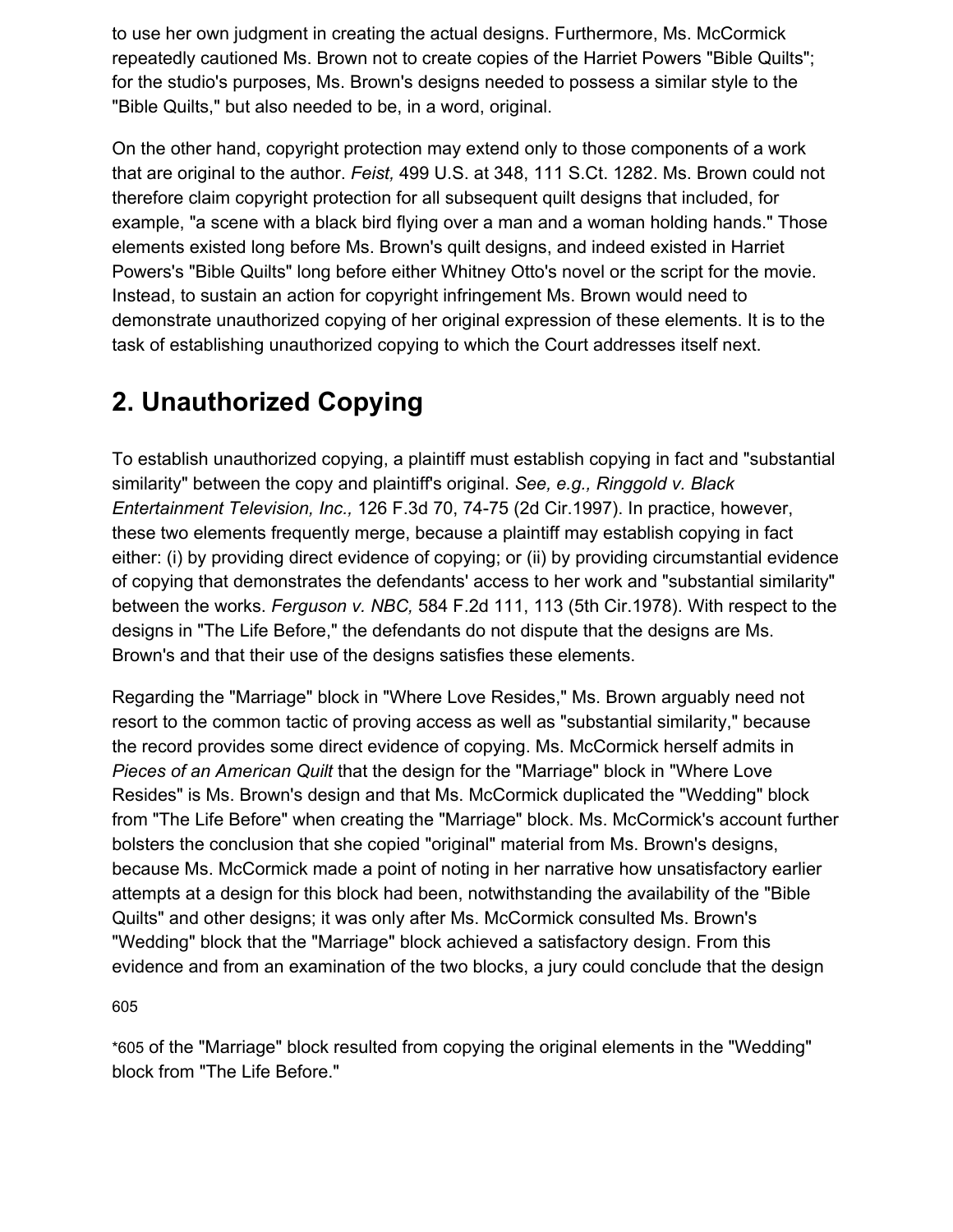Even discounting such evidence, it would be possible for a jury to find, given Ms. McCormick's access to Ms. Brown's design, that the designs of the "Wedding" block from "The Life Before" and the "Marriage" block in "Where Love Resides" were so "substantially similar" to constitute circumstantial evidence of unauthorized copying. A reasonable jury could find that the size, shape, placement, and orientation of the human figures, as well as the size, shape, and placement of the bird figure in the "Marriage" block bear a substantial similarity to the figures in the "Wedding" block. That some of the elements in Ms. Brown's design resemble the "Bible Quilts" or other matter in the public domain is not itself determinative. *See Bleistein v. Donaldson Lithographing Co.,* 188 U.S. 239, 249, 23 S.Ct. 298, 47 L.Ed. 460 (1903) (Holmes, J.) ("Others are free to copy the original. They are not free to copy the copy."). Likewise, because a copyright owner has the right to exclude others from infringing through the development of derivative works, *see* 17 U.S.C. § 106(2), that Ms. McCormick may have added to this design, or even developed from Ms. Brown's original design into a separate work, is also irrelevant.

Given the validity of Ms. Brown's copyright in her designs and the evidence of unauthorized copying, this Court finds that Ms. Brown has established a prima facie case of copyright infringement. The Court next turns to the defendants' claimed defenses.

## **C. The Use of Quilts and Joint Works**

The defendants contend that this Court should treat the studio's production team, including Ms. McCormick, as authors of a "joint work" — namely, the finished quilts—and that they are therefore incapable of copyright infringement. "A `joint work' is a work prepared by two or more authors with the intention that their contributions be merged into inseparable or interdependent parts of a unitary whole." 17 U.S.C. § 101. Although this argument would not relieve the defendants of the need to account to Ms. Brown, *see* 1 Melville B. Nimmer & David Nimmer, *Nimmer on Copyright* (hereinafter "Nimmer") § 6.12[A], at 6-34.1 (1998), nevertheless it would arguably free them from claims of infringement, because joint authors cannot infringe their own work.

As Nimmer points out, the statute's definition of "joint work" really defines joint *authorship;* for example, it is possible for a joint result although there has been no joint authorship. Nimmer, § 6.01 at 6-3. There are two situations in which a joint authorship may result under the statute: (i) when the work of the authors is "inseparable," so that it is not possible to identify the independent work of each author; or (ii) when the work of the authors is "interdependent," so that, as Nimmer says, "in the absence of express agreement to the contrary, [it] may be presumed [that the authors] have intended that each shall own an undivided interest in the combined product of their respective efforts." Nimmer, § 6.02 at 6-4.1; *see* 17 U.S.C. § 101. In this case, neither of these two circumstances exist.

First, Ms. Brown's designs are not "inseparable" from the work of others on the quilts. Both parties agree to the precise contours of her work, and indeed, Ms. Brown herself was quite careful in negotiations to delimit precisely what her responsibilities would be. Moreover,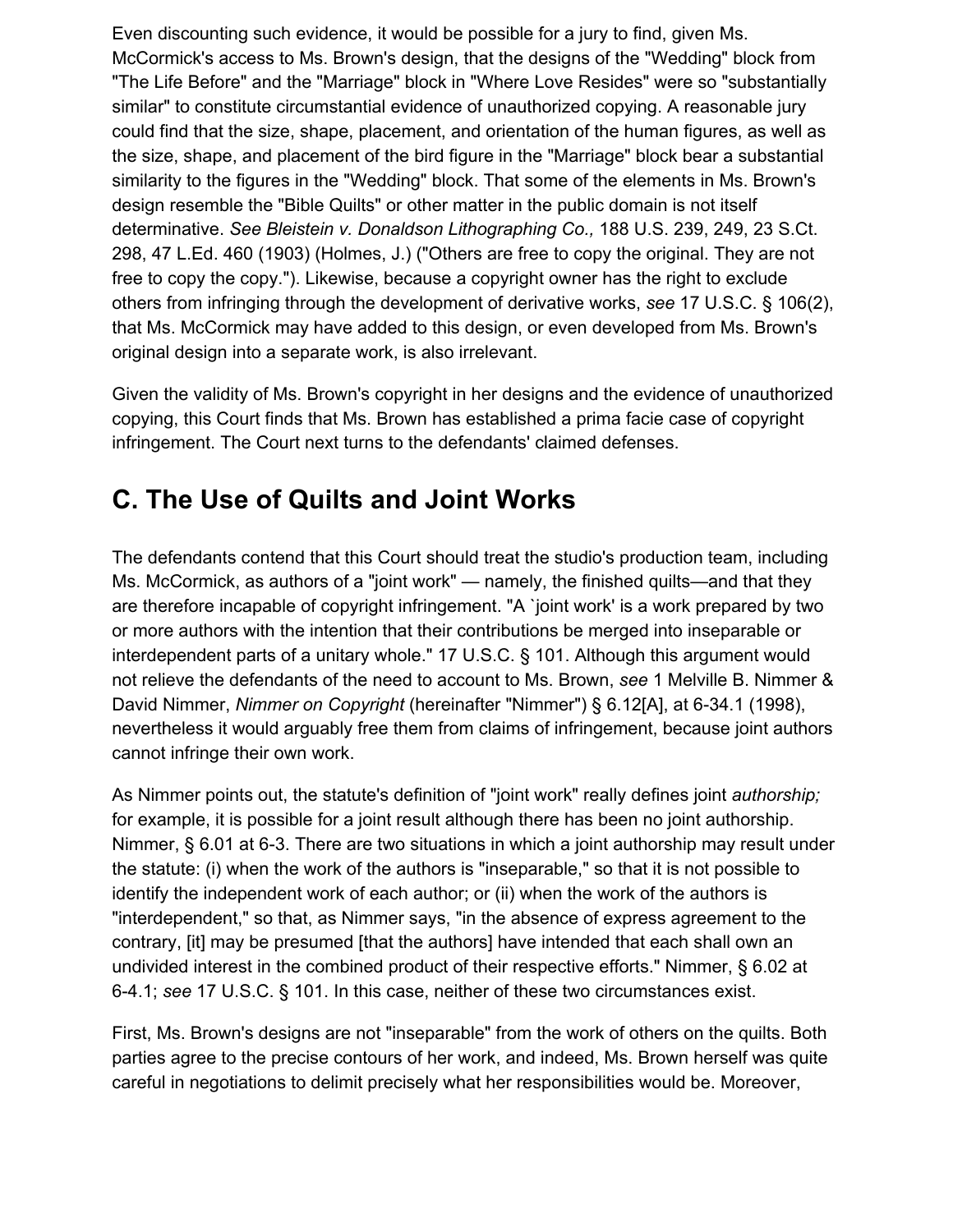while it is clear that Ms. McCormick and others contributed to the fabric selection and physical construction for both "The Life Before" and "Where Love Resides," neither Ms. McCormick nor anyone else contributed to Ms. Brown's designs, apart from the "vague" instructions of the script. In that regard, general specifications alone are insufficient to qualify a person as a joint author. *See Childress v. Taylor,* 945 F.2d 500, 506-07 (2d Cir.1991).

Moreover, Ms. Brown's contributions to the finished quilts were not "interdependent" with others' contributions, either in fact or in intention. Ms. Brown's contract and subsequent communications with Ms. McCormick make quite clear that Ms. Brown did not intend to share the creative rights in her designs with anyone; without the intent to become a joint author, there is not a joint work. *See Childress,* 945 F.2d at 507-08.

The Court is also not persuaded, notwithstanding Ms. Brown's intent to maintain her

60[6](https://scholar.google.com/scholar_case?case=17076824367194323456&q=amblin&hl=en&as_sdt=6,33#p606)

\*606 designs' independence, that Ms. Brown's quilt designs are nevertheless "interdependent" with the assembly work that created the quilts. Lyrics and music to a song, for example, are the archetype for "interdependent" parts; without the music, the song lyrics lose much, if not all, of their value. *See, e.g., Edward B. Marks Music Corp. v. Jerry Vogel Music,* 140 F.2d 266 (2d Cir. 1944). In the *Edward B. Marks Music* case, Judge Learned Hand observed:

The popularity of a song turns upon both the words and the music; the share of each in its success cannot be appraised; they interpenetrate each other as much as the notes of the melody, or separate words of the `lyric.' ... To allow the author to prevent the composer, or the composer to prevent the author, from exploiting that power to please, would be to allow him to deprive his fellow of the most valuable part of his contribution; to take away the kernel and leave him only the husk.

*Edward B. Marks Music,* 140 F.2d at 267; *see also* Nimmer, § 6.02 at 6-5 ("A lyricist is not likely to invest the effort and time attendant to such authorship unless he believes that he will own something more than a poem.").

By contrast to the lyrics and music of a song, whose value lies solely in their combination, Ms. Brown's designs are templates which a quilter may readily use repeatedly to produce any number of quilts in any combination. The defendants themselves demonstrated this fact by producing two different quilts incorporating elements of Ms. Brown's designs. Moreover, Ms. Brown successfully marketed her quilt block designs apart from defendants' contributions to the finished quilts. Ms. Brown's designs therefore have value separate from the defendants' selections of fabrics with which to make the individual quilts at issue; accordingly, they are not "interdependent" with the defendants' work, and Ms. Brown's designs are not a "joint work."<sup>[12]</sup>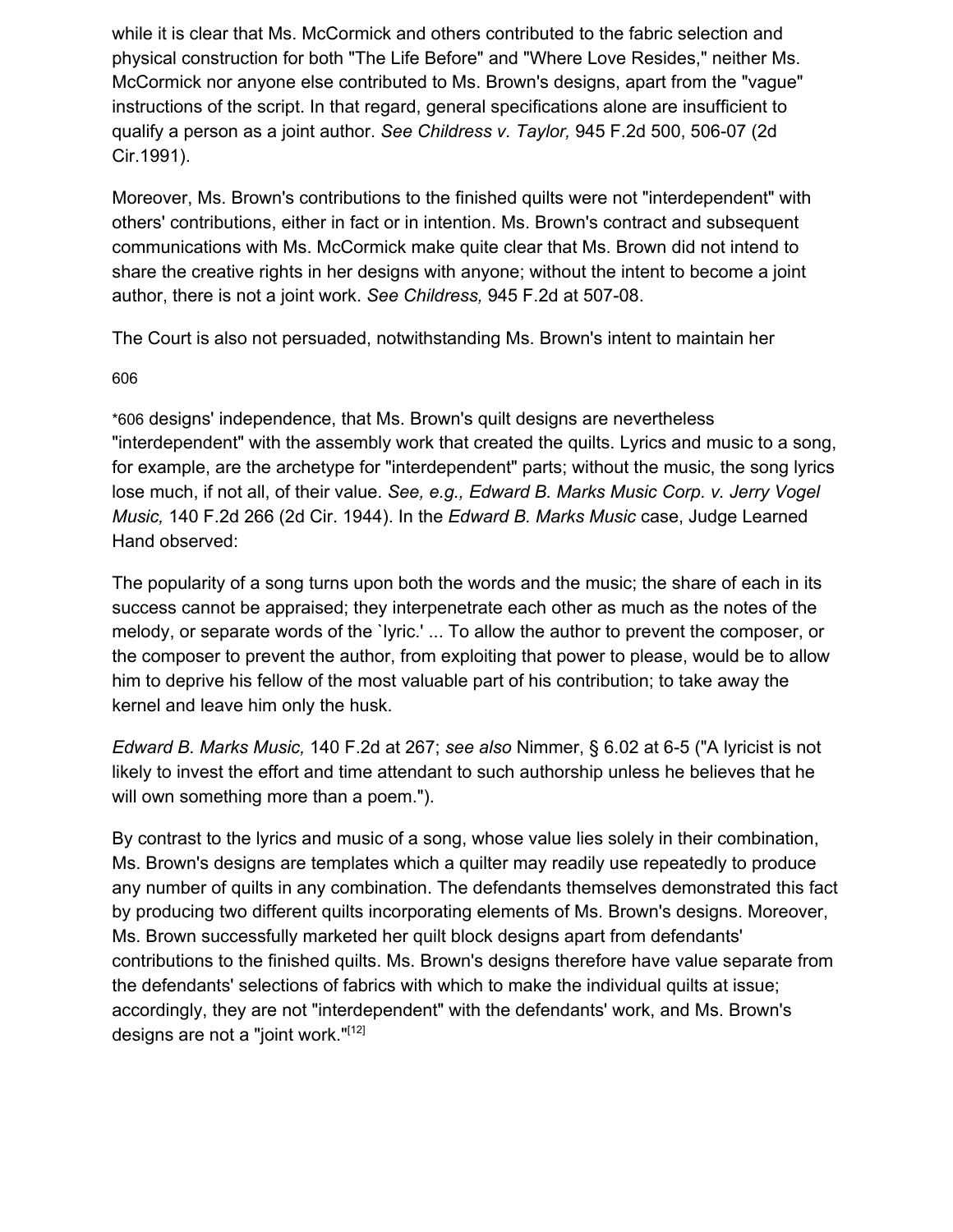# **D. Ms. Brown's Agreement for "Two Quilts"**

With regard to the studio's use of the "Marriage" block in the filming and distribution of the movie, the issue of copyright infringement turns upon the interpretation of the "two quilts" language in Ms. Brown's letter agreement with Ms. McCormick. When contract language is ambiguous, meaning that it is susceptible to different reasonable interpretations, it is for a jury to determine the proper interpretation. *See, e.g., Shapiro v. Massengill,* 105 Md.App. 743, 661 A.2d 202, 208 (Md.Ct.Spec.App.), *cert. denied,* 341 Md. 28, 668 A.2d 36 (Md.1995).<sup>[13]</sup>

This Court believes that the "two quilts" language is sufficiently ambiguous as to be susceptible to at least three potential readings. A jury could find that the contract authorized the studio to use Ms. Brown's designs for unlimited copies of two overall quilt designs, thereby alleviating the studio of any copyright infringement, because the studio used Ms. Brown's designs in just two overall quilt designs: namely, one copy of "The Life Before" and two copies of "Where Love Resides." Alternatively, a jury could find that the contract authorized the studio to create just two physical quilts, of whatever design; on this view, at least one of the three quilts that the studio used in the movie constituted an infringing design.

Finally, using several tools of contract interpretation, a jury could find that the term "two quilts" meant precisely what Ms. Brown understood the term to mean—two copies of

#### 60[7](https://scholar.google.com/scholar_case?case=17076824367194323456&q=amblin&hl=en&as_sdt=6,33#p607)

\*607 "The Life Before" for use in different flashback scenes in the movie, thereby subjecting the studio to potential infringement for both copies of the "Marriage" block in the finished and unfinished "Where Love Resides" quilt tops. On this view, the jury might find that the reference to Ms. Brown's telephone conversations with Ms. McCormick, in which the two women discussed the creation of two copies of "The Life Before," informs the "two quilts" language in the contract. The jury could therefore construe the ambiguous language of the agreement against Ms. McCormick, who was both the contract drafter and the party with knowledge of the other's understanding of a contract term.<sup>[14]</sup> Accordingly, whether the studio infringed upon Ms. Brown's designs by its use of two copies of "Where Love Resides" and one copy of "The Life Before" is an unresolved material question of fact.

## **E. Fair Use**

Defendants also claim that their use of Ms. Brown's designs constitutes "fair use," *see* 17 U.S.C. § 107, thereby avoiding infringement. Considering the four statutory factors in Section 107, this claim is without merit. Regarding the first factor, "the purpose and character of the use," this Court notes at the outset that the defendants' use of Ms. Brown's designs does not fall within any of Section 107's "illustrative" categories for typical fair use, such as criticism, comment, news reporting, teaching, scholarship, or research. *See* 17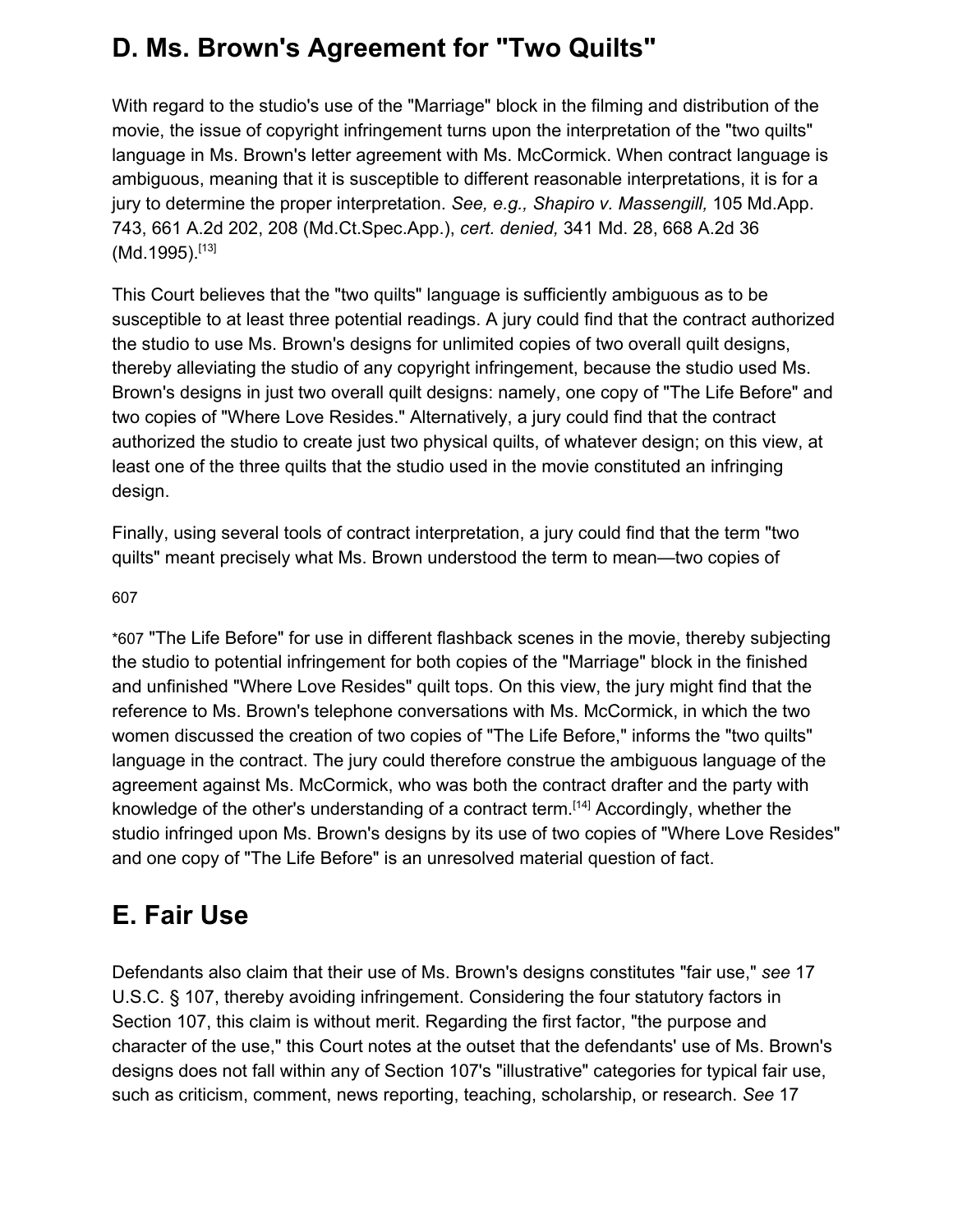U.S.C. § 107; *see also Ringgold v. Black Entertainment Television, Inc.,* 126 F.3d 70, 78 (2d Cir.1997) (observing that these categories should guide a court's evaluation of the first factor). Moreover, it is clear that the defendants in this case `"[stood] to profit from [their] exploitation of the copyrighted material without paying the customary price.'" *See Amsinck v. Columbia Pictures Indus., Inc.,* 862 F.Supp. 1044, 1049 (S.D.N.Y.1994) (quoting *Harper & Row Publishers v. Nation Enterprises,* 471 U.S. 539, 562, 105 S.Ct. 2218, 85 L.Ed.2d 588 (1985)).

Ms. Brown's course of dealing with the defendants reveals her consistent intention to receive compensation for the use of her designs; it would eviscerate Ms. Brown's contractual insistence on the retention of her creative rights in the designs to allow further exploitation without such compensation. Finally, it is also clear that the defendants used Ms. Brown's designs for precisely the use for which they were intended — to create illustrated art in a quilt format. *See Ringgold,* 126 F.3d at 79. The first statutory factor, therefore, weighs against a finding of fair use.

The second factor, "the nature of the copyrighted work," also militates against a finding of fair use. "[T]he more creative a work, the more protection it should be accorded from copying." *Amsinck,* 862 F.Supp. at 1050. Ms. Brown's work required a great deal of imagination and creativity; in fact, the defendants counted on that creativity when approaching her initially for her designs. The quilt block patterns do not reflect the sort of primarily functional device which often requires less copyright protection. Instead, the quilt blocks clearly fall within the traditional ambit of copyright protection for original, creative work.

The third factor, "the amount and substantiality of the portion used" also weighs against a finding of fair use. As explained more fully below, this Court considers each of Ms. Brown's fifteen quilt block patterns to be a separate, copyright-protected work. Provided that a jury finds that the defendants infringed Ms. Brown's design for the "Wedding" block in "The Life Before" by displaying the "Marriage" block in "Where Love Resides," for example, this infringement was both frequent and total. Moreover, the infringement, if it occurred, represented a significant and central portion of the defendants' infringing works.

#### 60[8](https://scholar.google.com/scholar_case?case=17076824367194323456&q=amblin&hl=en&as_sdt=6,33#p608)

\*608 Finally, regarding the fourth statutory factor, it is true that "the effect of the [defendants'] use upon the potential market for or value of" Ms. Brown's design *apart from* sale to the defendants themselves was only positive; it could only help Ms. Brown to sell more of her designs to those who saw defendants' movie, books, or advertising. Such an argument, however, ignores that the defendants' appropriation removed Ms. Brown's most profitable market: namely, the sale of licenses for her designs to the defendants themselves for use in the movie and associated merchandising. *See, e.g., Ringgold,* 126 F.3d 70, 73, 77-78 n. 8, 80-81 (2d Cir.1997) (noting that the copyright "normally give a copyright owner the right to seek royalties from others who wish to use the copyrighted work" and observing that the "licensing market [is] relevant to the fourth factor analysis"). Accordingly, each of the four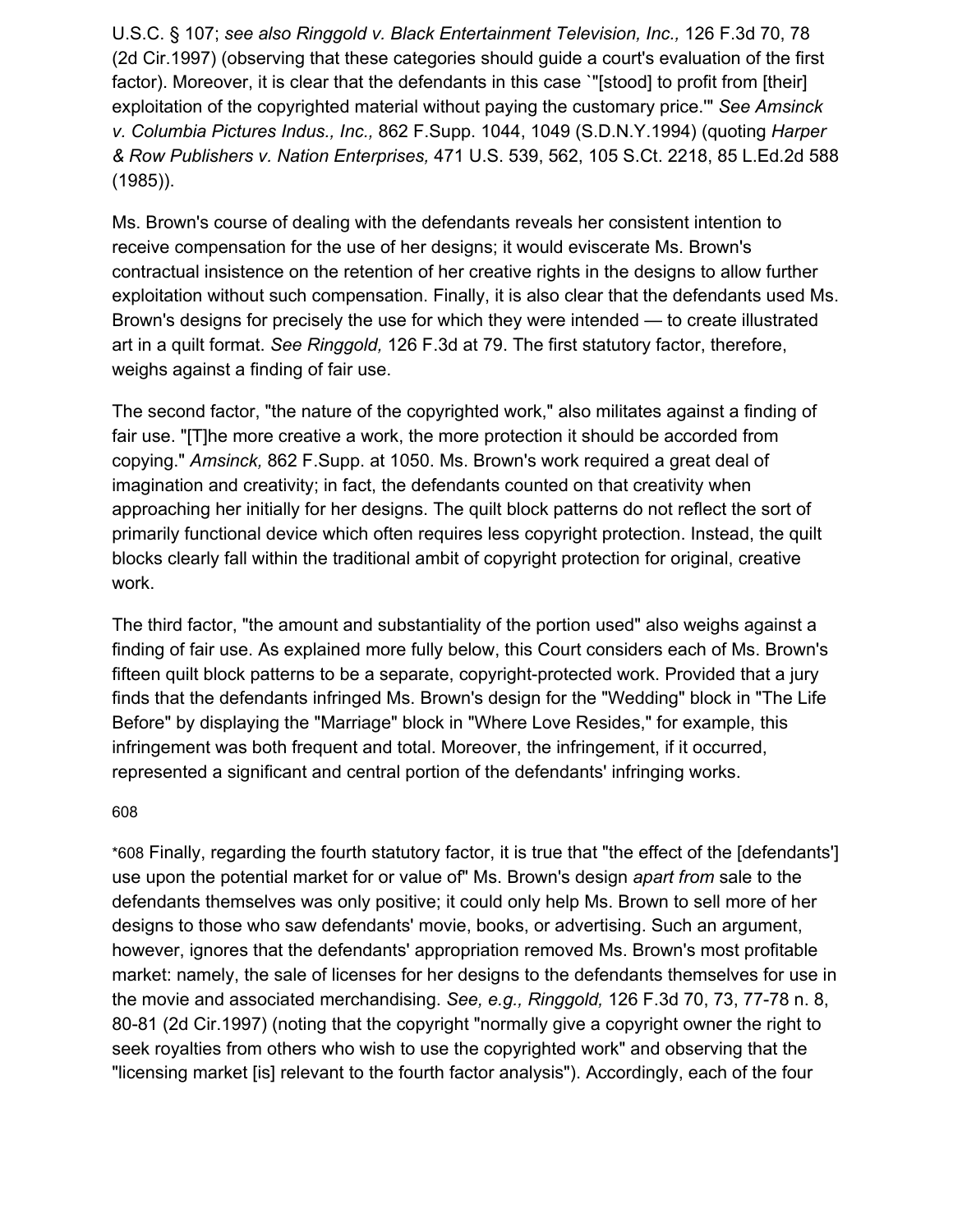statutory factors weighs against finding that the defendants' use of Ms. Brown's designs constituted fair use under Section 107.

## **F. Preemption of State Claims**

Next, defendants claim that the Copyright Act preempts Ms. Brown's state law claims. The Copyright Act preempts state law claims that are "equivalent" to the rights that the Copyright Act provides. *See* 17 U.S.C. § 301(a). However, the Copyright Act does not preempt state law claims that include elements additional to or different from the copyright action, so that the the state law cause of action is qualitatively different than the Copyright Act. *See* 17 U.S.C. § 301(a); *Rosciszewski v. Arete Assocs., Inc.,* 1 F.3d 225, 229-30 (4th Cir.1993). In this case, each of Ms. Brown's claims under state law attempt to vindicate the same rights that she pursues through The Copyright Act. None establish a qualitative difference from the prohibited acts within the Copyright Act.

Ms. Brown attempts to salvage (at least one of) her state law claims on the ground that Ms. McCormick committed civil conspiracy with her attorney to commit copyright infringement. Firstly, Ms. Brown pled no conspiracy counts. Even assuming that she properly had, while the formulation for civil conspiracy adds the element of agreement to the elements that copyright infringement requires, the right protected by such a cause of action in this case would serve merely to vindicate the same right as under the Copyright Act. *See Rosciszewski,* 1 F.3d at 230 ("[An] action will not be saved from preemption by elements such as awareness or intent, which alter the action's scope but not its nature.") (citations omitted) (internal quotation marks omitted). Accordingly, this Court shall GRANT summary judgment in favor of the defendants with respect to Ms. Brown's state law claims, that is, Counts IV (Unfair Competition — Breach of Contract against Ms. McCormick), V (Unfair Competition — Fraud against Ms. McCormick), VI (same), VII (Unfair Competition — Conversion against Ms. McCormick), VIII (Unfair Competition — Malicious Interference with Economic Relations against Ms. McCormick), and XV (Unfair Competition — Fraud against Patchwork).

## **G. Other Defenses**

The defendants raise other issues at summary judgment that the Court need not address at length here, except to say that they are without merit. For example, the Court finds no estoppel or laches from the plaintiff's failure to raise a claim of copyright infringement immediately upon learning of the use of her design in the "Marriage" block for the "Where Love Resides" quilt; Ms. Brown was entitled to investigate her claim and to explore other avenues of resolution before bringing suit within the statute of limitations, and Ms. Brown was certainly adamant in notifying the defendants of her intent to stand upon her claim of copyright. Apart from the discussion above of the "originality" of Ms. Brown's designs, whether Ms. McCormick's design for the "Marriage" block in "Where Love Resides" merely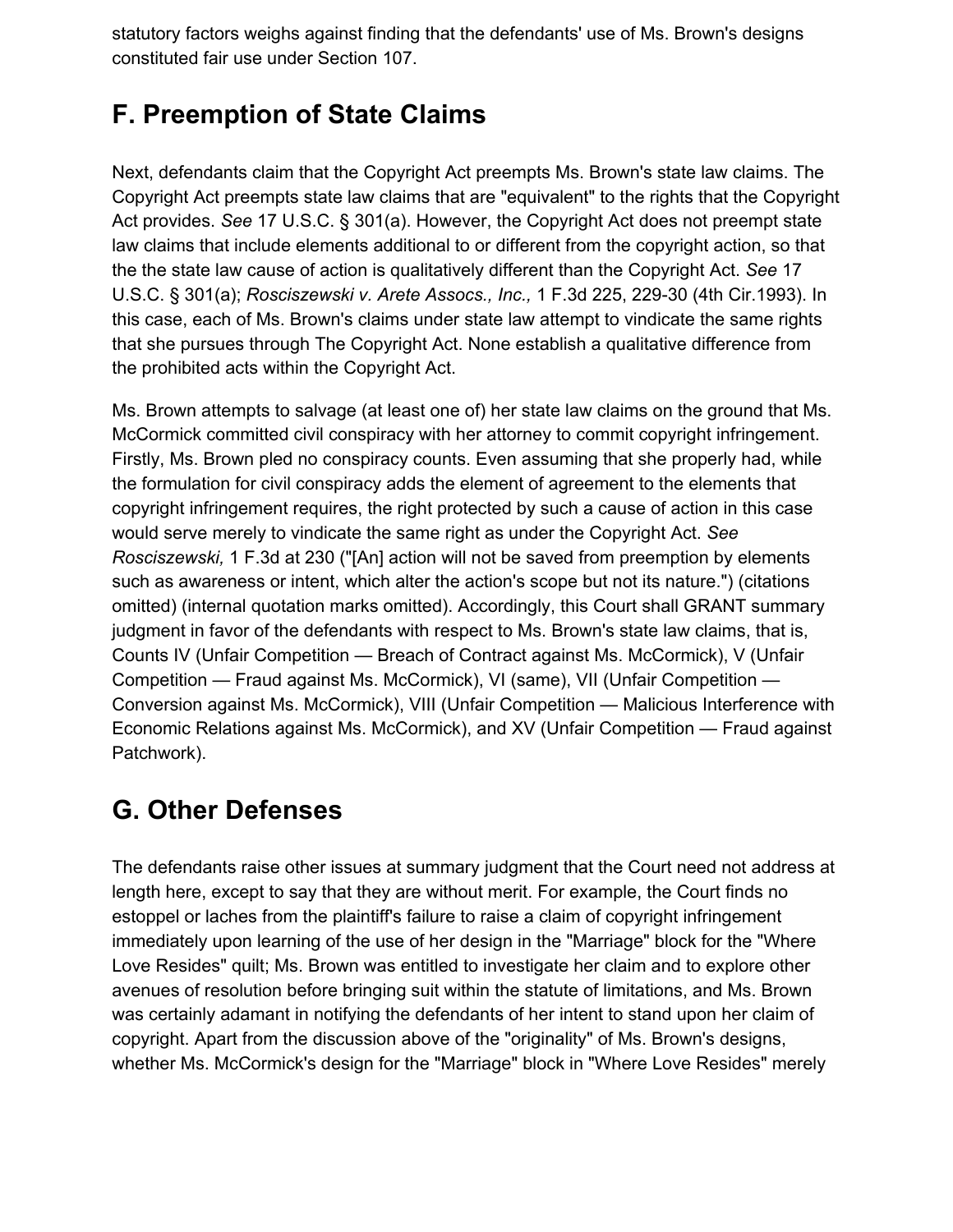imitates unprotectable stock elements, or is so changed from Ms. Brown's designs as to be unrecognizable, are questions of fact not appropriate for summary adjudication.

Likewise, John Simpkins's oil painting may have "interpreted," but indisputably copied, the "Marriage" block from "Where Love Resides"; provided that Ms. McCormick infringed Ms. Brown's designs, a jury may find that Simpkins's oil painting and Greenwich's prints are derivative works of

60[9](https://scholar.google.com/scholar_case?case=17076824367194323456&q=amblin&hl=en&as_sdt=6,33#p609)

\*609 Ms. Brown's original designs. Because both "The Life Before" and "Where Love Resides" are featured aspects of the movie and the merchandising efforts, this Court does not find that defendants' usage qualifies as *de minimis. See Ringgold v. Black Entertainment Television, Inc.,* 126 F.3d 70, 75-77 (2d Cir.1997) (applying Librarian of Congress's standards for "featured" and "background" works as indication that even "background" usage is ordinarily not *de minimis*). Ms. McCormick's display of the quilts on a national cable television broadcast did not fall within the exception of 17 U.S.C. § 109(c) for display "at the place where the copy is located." Any other arguments within defendants' expansive brief are similarly without merit.

## **V. Other Motions Discussion**

# **A. Partial Summary Judgment on Statutory Damages and Attorney's Fees**

In addition to moving for summary judgment on the case as a whole, the parties have also cross-moved for partial summary judgment on Ms. Brown's right to elect statutory damages.<sup>[15]</sup> Under the Copyright Act, Ms. Brown may "elect, at any time before final judgment is rendered, to recover, instead of actual damages and profits, an award of statutory damages for all infringements involved in the action, with respect to any one work, for which any one infringer is liable." 17 U.S.C. § 504(c)(2). The Copyright Act limits that right, however, by providing that a court shall not award statutory damages for

(1) any infringement of copyright in an *unpublished* work commenced before the effective date of its registration; or

(2) any infringement of copyright *commenced after* first publication of the work and *before* the effective date of its registration, *unless* such registration is made within three months after the first publication of the work.

17 U.S.C. § 412 (emphasis added). The defendants accepted, for purposes of their motion for partial summary judgment, that Ms. Brown first "published" her designs on October 15, 1995. (*See* Defs.' Mot. Part. Summ. J. at 8.) They contend, however, that with the possible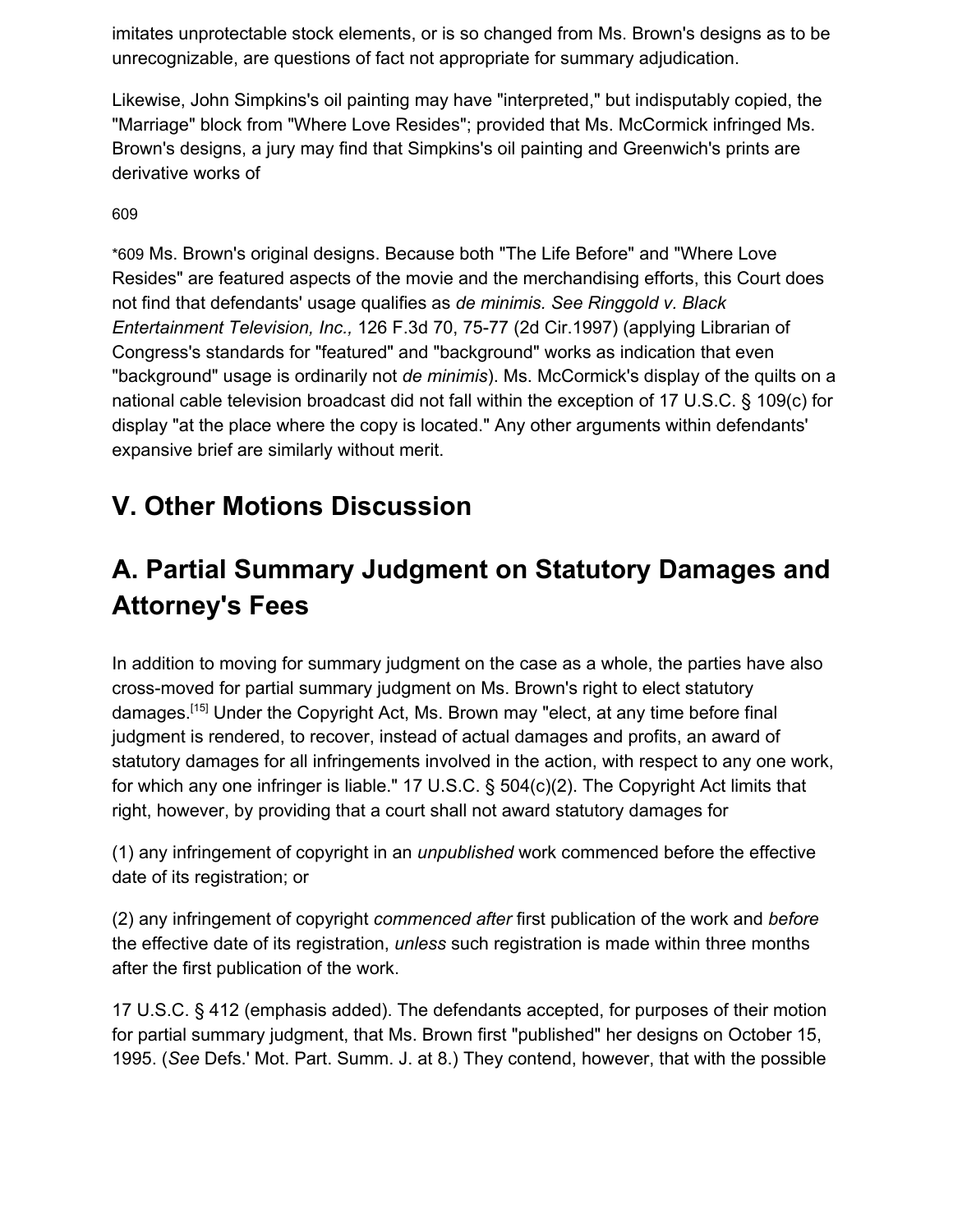exception of Patchwork, all of the defendants "commenced" their allegedly infringing activities prior to that date.

Ms. Brown's argument in this regard hinges in part upon treating all fifteen of the quilt blocks that she created as independent works. For example, Ms. Brown concedes that Ms. McCormick commenced her alleged infringement of Ms. Brown's "Wedding" block prior to the October 1995 publication date; but, Ms. Brown contends, Ms. McCormick did not commence infringing the other fourteen blocks until Ms. McCormick displayed "The Life Before" quilt without Ms. Brown's permission on the "Simply Quilts" television program in the Fall of 1996. Similarly, Ms. Brown claims that Universal Merchandising and M & FM first commenced infringing the fourteen designs other than the "Wedding" block when those two defendants executed their licensing agreement with Patchwork on November 8, 1995 (retroactive to October 24, 1995).

Although Ms. Brown had in mind that the studio would use her quilt block patterns collectively in "The Life Before," it is clear from her behavior and from her agreement with Ms. McCormick that Ms. Brown considered the quilt block patterns to be individual works. Ms. Brown's October 1994 agreement with Ms. McCormick called for Ms. Brown to create "design *fifteen 16" (finished) blocks* in the style of African American story

#### 61[0](https://scholar.google.com/scholar_case?case=17076824367194323456&q=amblin&hl=en&as_sdt=6,33#p610)

\*610 quilts." Ms. Brown labeled and titled each individually, placed individual copyright notices on each one, and transmitted the blocks individually to Ms. McCormick. In the presumptive act of publication in October 1995 as well, Ms. Brown sold her designs as fifteen patterns. (*See* Pl.'s Mot. Summ. J. Exh. V.) The defendants, too, demonstrated the individual nature of the guilt block patterns: for example, Ms. McCormick allegedly copied just one block, the "Wedding" block, to create the "Marriage" block for "Where Love Resides"; and in the book projects, the defendants frequently picture individual blocks to illustrate individual motifs. In this case, the Court finds that the Ms. Brown created precisely what the agreement called for: fifteen individual sixteen-inch quilt block patterns.

Ms. Brown registered her fifteen quilt block designs collectively on January 16, 1996. Copyright registration is simply a formality, however, and it is possible to register multiple related works under a single registration certificate. *See* 17 U.S.C. § 408(c)(1) (providing the Register of Copyrights with authority to allow a "single registration for a group of related works"); 37 C.F.R. § 202.3(b)(3)(i)(A) (1998) (authorizing the registration under one application of all "copyrightable elements that are otherwise recognizable as self-contained works, that are included in a single unit of publication, and in which the copyright claimant is the same"); *Behnam Jewelry Corp. v. Aron Basha Corp.,* 45 U.S.P.Q.2d 1078, 1087-88 (S.D.N.Y.1997) (examining the requirements of the statute and regulation and upholding the single registration of twelve individual, but related, baby shoe pendant jewelry designs); *see also* H.R.Rep. No. 94-1476, *reprinted in* 1976 U.S.C.C.A.N. 5659, 5770 ("The provision empowering the Register to allow a number of related works to be registered together as a group represents a needed and important liberalization of the law now in effect."). The defendants do not contest the relatedness of Ms. Brown's designs; indeed, they suggest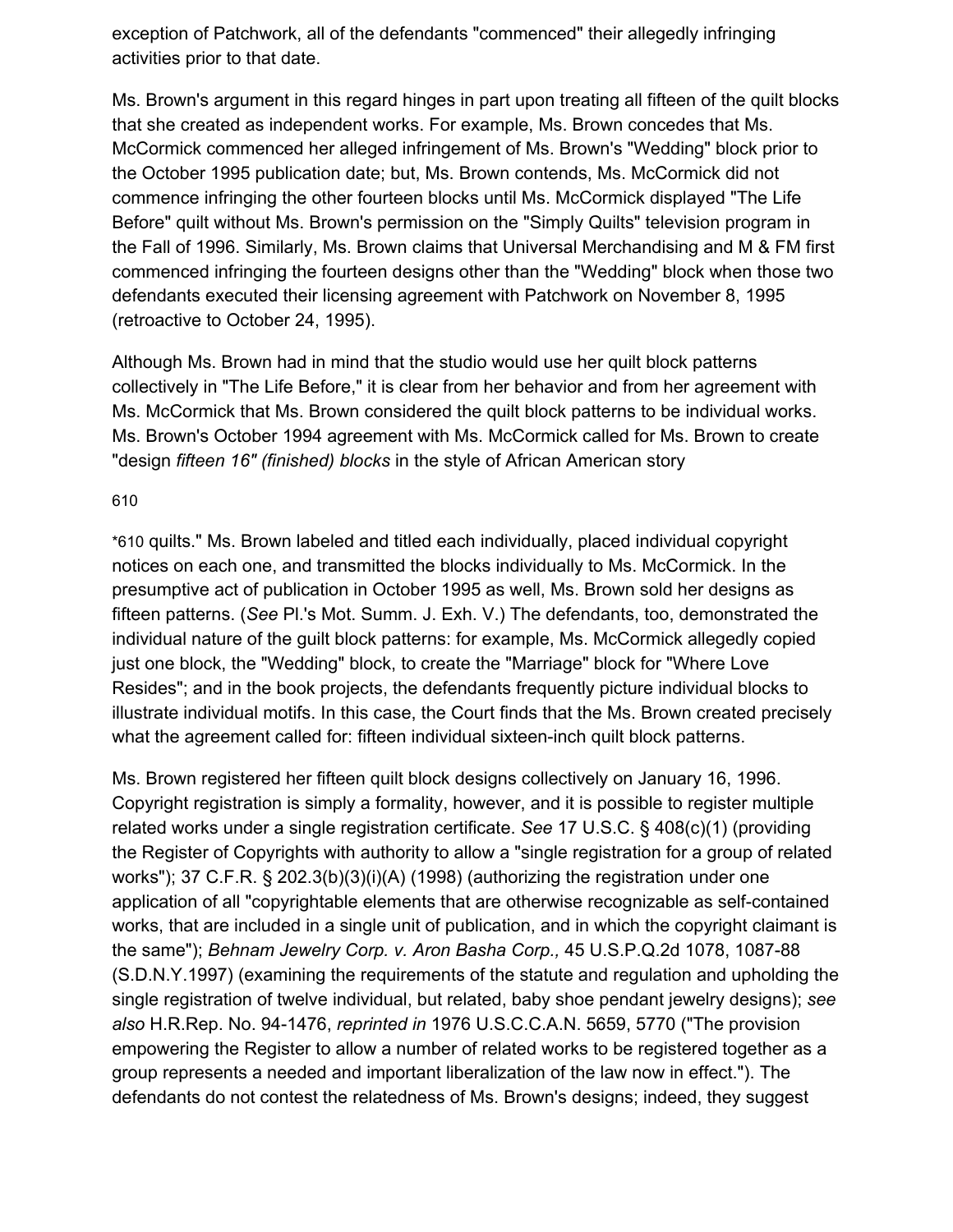that the Court treat them as a unitary whole. Nevertheless, the Court finds that Ms. Brown's fifteen designs are "related" because they are in a similar style, depict thematically tied scenes in an identifiable storyline, and can be used collectively to create a single, unified quilt, such as "The Life Before."

This Court finds that Ms. Brown's designs do indeed constitute fifteen individual works; accordingly, all else equal, Ms. Brown may seek statutory damages as provided in the statute with respect to all of the infringing acts by any one, or combination, of the defendants, with respect to any of the individual designs. Because the parties dispute many of the timing issues relating to the alleged infringements of each of the individual defendants, however, the Court cannot determine for a certainty that Ms. Brown *will* be entitled to statutory damages, should she prevail; only that, given the evidence and argument now before the Court, that Ms. Brown may *in theory* continue to elect to collect statutory damages. Accordingly, the Court shall DENY both defendants' Motion for Partial Summary Judgment and plaintiff's Motion for Partial Summary Judgment with respect to this issue.

## **B. Discovery, Expert Witnesses, and Sanctions**

Ms. Brown has moved to bar the testimony of defendants' expert witnesses because, she alleges, the defendants have failed to comply with discovery requirements. Simultaneously, Ms. Brown also seeks permission to extend time within which to designate any rebuttal expert witnesses to "within 30 days after defendants have fully complied with outstanding discovery requests." Related to these motions, Ms. Brown has filed a "notice" of defendants' failure to comply with the Court's discovery schedule, and a request for sanctions.

At their heart, these motions relate to the defendants' production of proprietary information. Defendants have refused to provide certain information without the parties entering a confidentiality protective order. As a result, the defense's expert witnesses, among others, testified at their depositions without revealing the entirety of the documents upon which they based their opinions. Ms. Brown contends, however, that defense counsel's requirement for a confidentiality agreement is a ruse. By example, Ms. Brown observes that she submitted a stipulated protective

61[1](https://scholar.google.com/scholar_case?case=17076824367194323456&q=amblin&hl=en&as_sdt=6,33#p611)

\*611 order regarding confidential information to defense counsel by April 9, 1998, and that on April 24, defense counsel related to Ms. Brown that defense counsel had signed the confidentiality agreement but had not submitted it to the Court. Because the issues regarding the discovery production, confidentiality order, and expert witnesses are fact-intensive, the Court will schedule a Show Cause Hearing, in conjunction with further proceedings in the case, to resolve any outstanding discovery issues. Accordingly, the Court will RESERVE ruling on these motions until a later time.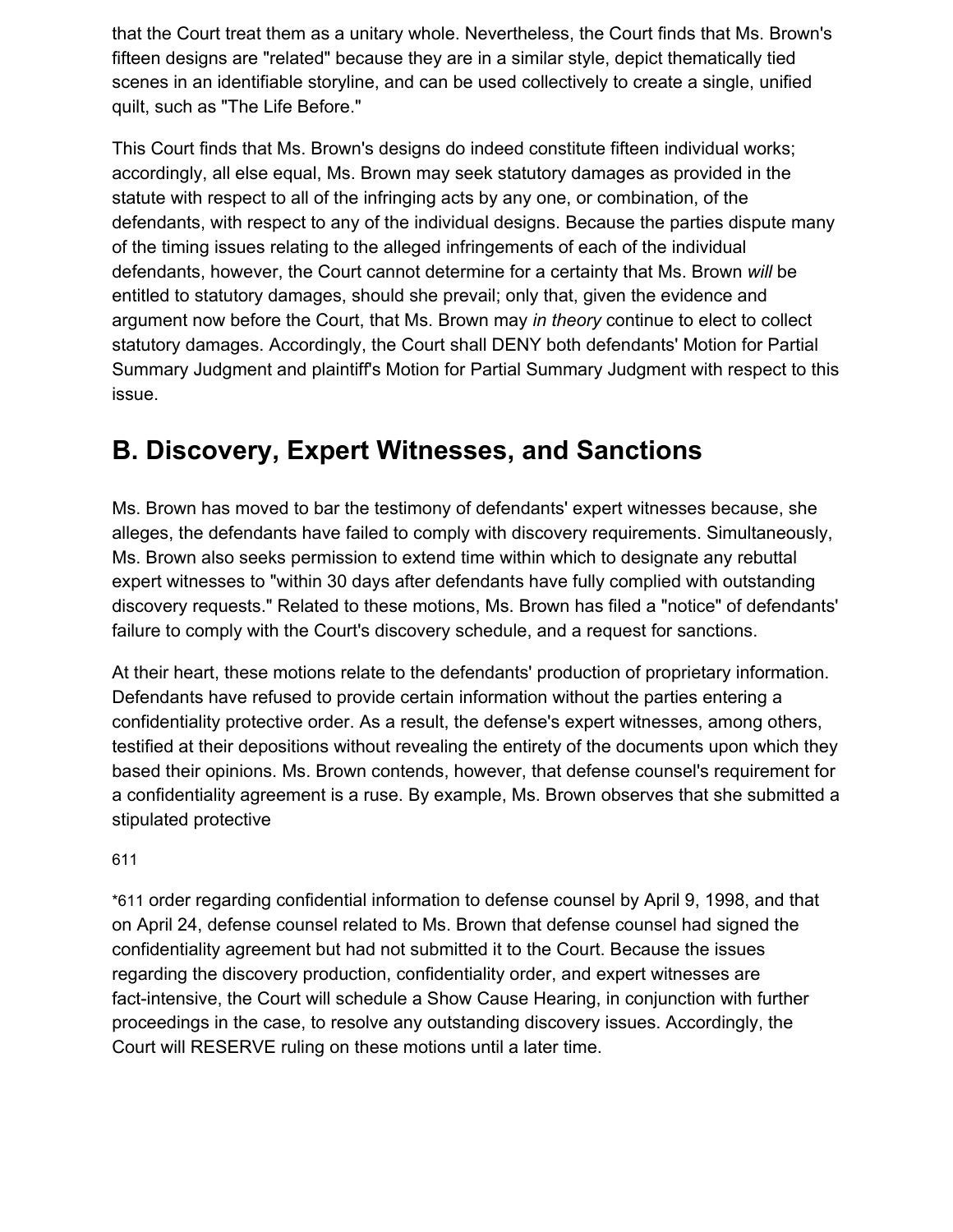## **C. Motion to Seal**

Finally, defendants move to seal several exhibits that the defendants submitted in connection with their cross-motion for summary judgment. As with the previous motions, at its heart the dispute regarding this motion centers on the parties' inability to reach agreement regarding a confidentiality agreement. In light of the discussion above resolving the issues on summary judgment, the Court finds that allowing defendants to preserve the confidentiality of their proprietary information, for the time being, is in the best interests of advancing the case and will not unduly prejudice Ms. Brown. Accordingly, the Court will GRANT the Motion to Seal Exhibits.

# **VI. Conclusion**

For the reasons discussed above, the Court shall, by separate Order, GRANT IN PART defendants' motion for summary judgment, otherwise DENY the cross-motions for summary judgment, and shall dispense with the remaining pending motions accordingly.

[1] The Harriet Powers "Bible Quilts," which the Smithsonian Museum holds in its collection, are in the public domain.

[2] The parties are inconsistent in referring to these two quilt blocks, sometimes reversing or conflating the identification of both. For the sake of convenience in this opinion, this Court will refer to the block in "The Life Before" as the "Wedding" block, and will refer to the block in "Where Love Resides" as the "Marriage" block.

[3] This Court will frequently refer to Ms. Brown's papers when attributing statements to her. Ms. Brown, herself an attorney, proceeded *pro se* in this case until April 1998, when Ms. Brown retained counsel. Because Ms. Brown holds an unchallenged federal bar number, however, the Court has continued to accept papers that Ms. Brown has authored with the acquiescence of her named counsel.

[4] As noted previously, the parties frequently confuse the titles of these two blocks. In her book, Ms. McCormick identifies both the "Marriage" block in "Where Love Resides" and the "Wedding" block in "The Life Before" as "Marriage" blocks.

[5] Significantly, Ms. Brown does not assert a claim for copyright infringement against Ms. McCormick or her publisher, C & T Publishing, for the actual publication of *Pieces of an American Quilt.* Ms. Brown entered an agreement with C & T Publishing in April 1996 authorizing the use of photographs of "The Life Before" and the "Marriage" block from "Where Love Resides" in the book, in return for a royalty and an advertisement for her patterns. (*See* Defs.' Mot. Summ. J. at 4 n. 4, 11.)

[6] Ms. Brown would later contest the validity of Ms. McCormick's applications to register copyrights in the two quilts.

[7] The brochure from Universal's exhibit provides some clues to the anticipated scope of the movie's associated merchandising. (*See* Pl.'s Mot. Summ. J. Exh. AR.) For example, the brochure announces that "[Brother International Corporation] look[s] forward to working with MCA/Universal in designing licensed `How to Make An American Quilt' sewing products that will help you to make an American Quilt of your own"; "EZ International/Quilt House ... is proud to be a sponsor and licensee for `How to Make An American Quilt.' ... Look for our "How to Make An American Quilt" fabric quilt labels, templates, stencils and quilt kits soon to be released." The brochure solicits offers for further merchandising licenses from interested parties. Furthermore, according to Ms. Brown, by this time the defendants had already given some consideration to the licensing of a television series based on the film. (*See* Am. Compl. at ¶ 92.)